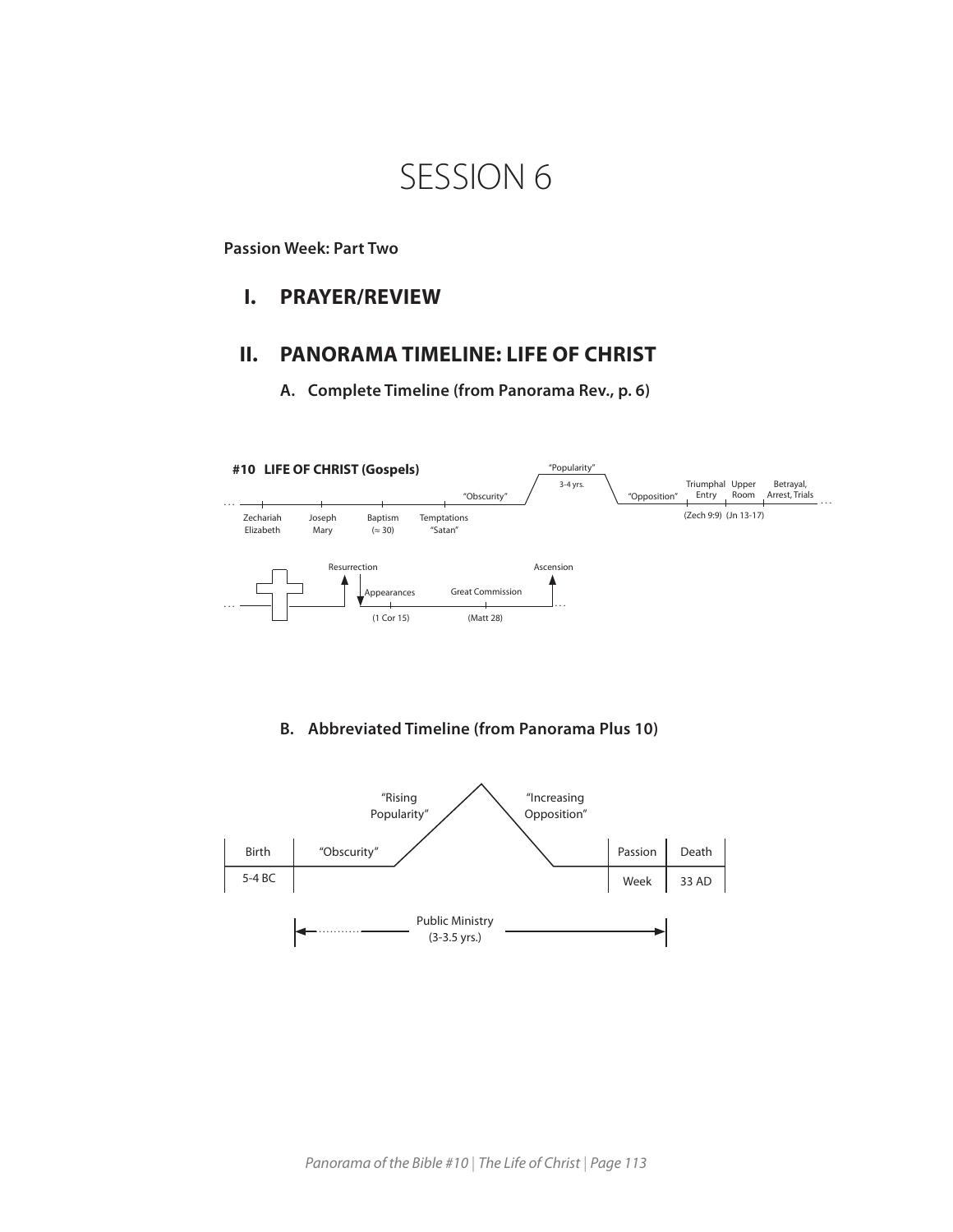# **III. PASSION WEEK EVENTS**

Refer to Session 5, "Passion Week: Part One." Note the highlights from Saturday, March 28, 33 AD through to the day of resurrection, Sunday, April 5.

| <b>FINAL DAYS OF JESUS</b><br>Passion Week |                                                                                        |                |  |  |
|--------------------------------------------|----------------------------------------------------------------------------------------|----------------|--|--|
| Day (Date)<br>33 AD                        | Recorded Event (Prim. from Mark)                                                       | Marcan Account |  |  |
| Thursday<br>(April 2)                      | Passover Meal Celebration<br>Betrayal by Judas<br>Night-time Arrest (Trials begin)     | Mk 14:12-72    |  |  |
| Friday<br>(April 3)                        | Trials Continue (3 Jewish/3 Roman)<br><b>Brutality</b><br>Crucifixion<br><b>Burial</b> | Mk 15:1-47     |  |  |
| Saturday<br>(April 4)                      | In the Tomb                                                                            |                |  |  |
| Sunday<br>(April 5)                        | Resurrection                                                                           | Mk 16:1-8      |  |  |

# **IV. BIBLICAL DEVELOPMENT**

## **A. Thursday (April 2)**

- 1. Preparations for the Passover meal
	- a. Question: where?

## Mark 14:12

*On the first day of the Festival of Unleavened Bread, when it was customary to sacrifice the Passover lamb, Jesus' disciples asked him, "Where do you want us to go and make preparations for you to eat the Passover?"* Notes:

(1) The "first day" of the Passover feast was observed on Nisan 14-15 which would have fallen on Thursday-Friday of AD 33.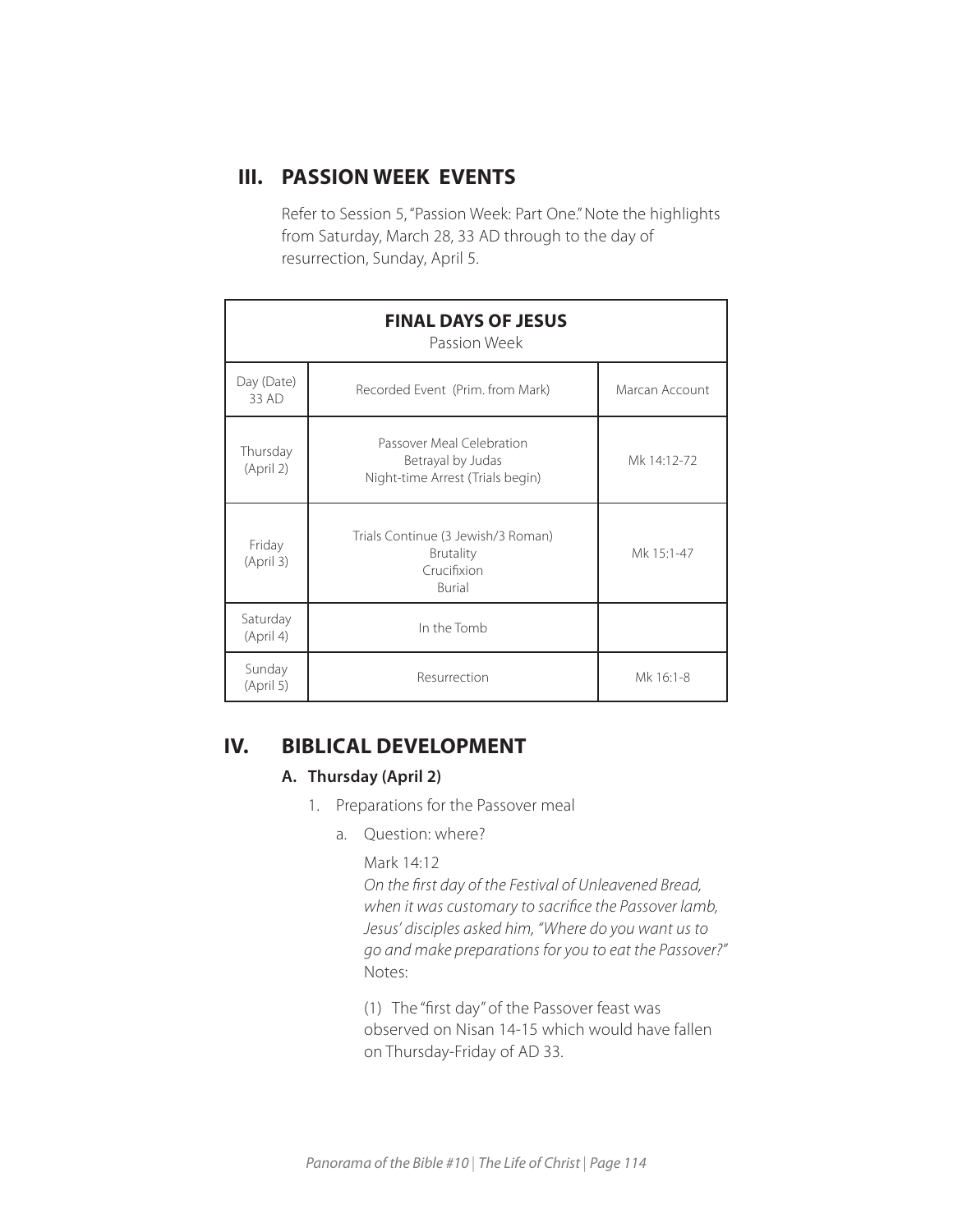(2) New Testament chronologies are complicated by the fact that for the Roman system, the day began at midnight (as does our modern day); however for the Jewish reckoning, the day began at sunset.

Therefore, daylight Thursday would be the day of Passover meal preparations, while the meal itself would be after sunset (Friday in the Jewish system).

b. Answer: in the city

## Mark 14:13-16

*So he sent two of his disciples, telling them, "Go into the city, and a man carrying a jar of water will meet you. Follow him. 14 Say to the owner of the house he enters, 'The Teacher asks: Where is my guest room, where I may eat the Passover with my disciples?' 15 He will show you a large room upstairs, furnished and ready. Make preparations for us there." 16 The disciples left, went into the city and found things just as Jesus had told them. So they prepared the Passover.* 

## Notes:

- (1) Luke (22:8) identifies the "two disciples" as Peter and John. They are instructed to find "a man carrying a jar of water" (14:13). Since this would have been a cultural oddity (women generally would have performed the task), the man would be easy to spot. Secrecy of the place for Jesus and His disciples would have been crucial. Prior arrangements would be necessary (14:15-16).
- (2) The location of the Passover meal was described as "a large upper room, furnished and ready" (14:15).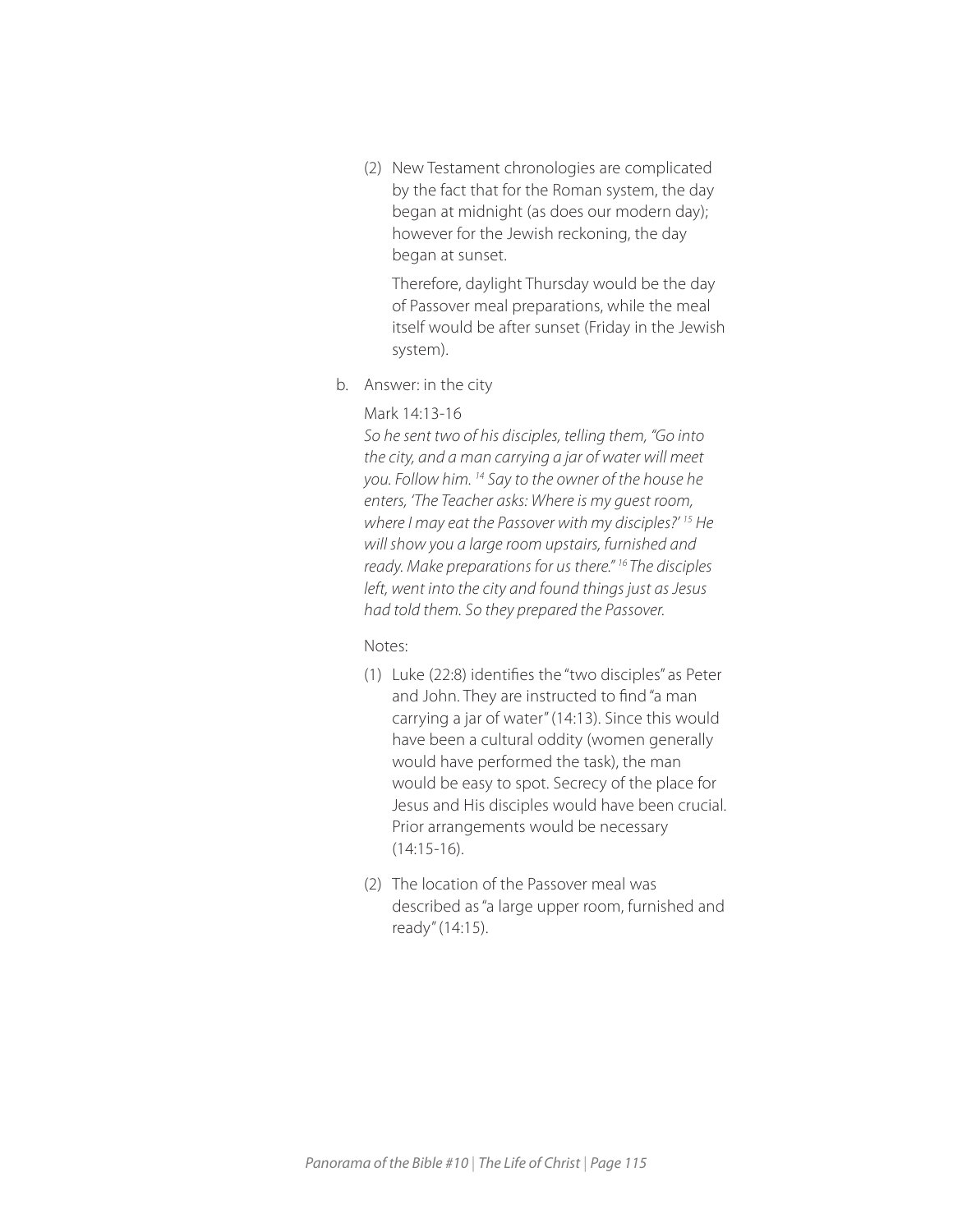## **Insight: Upper Room**

Most Palestinian houses consisted of from one to four rooms on one level. Large upper rooms were doubtless more common in ancient Jerusalem than in the countryside. The place was perhaps a wealthy person's home or even a semipublic building. The word translated "furnished" could mean *paved* or *with a floor*, but here it probably means that the room had carpets, couches, and vessels. (Brooks, 227)

- 2. Passover Meal
	- a. All four gospel writers record the feast meal; only John gives extensive details of the post-meal conversation/teaching.
	- b. A harmony of the events might be:
		- (1) At sunset Jesus and His disciples prepare to eat the Passover meal (cf. Ex 12).

Luke 22:14-16 *When the hour came, Jesus and his apostles reclined at the table. 15 And he said to them, "I have eagerly desired to eat this Passover with you before I suffer. 16 For I tell you, I will not eat it again until it finds fulfillment in the kingdom of God."* 

(2) At the outset of the meal, Jesus takes on the role of a menial servant (cf. Phil 2:5-8) and shockingly washes His disciples' feet.

#### John 13:2-5

T*he evening meal was in progress, and the devil had already prompted Judas, the son of Simon Iscariot, to betray Jesus. 3 Jesus knew that the Father had put all things under his power, and that he had come from God and was returning to God; 4 so he got up from the meal, took off his outer clothing, and wrapped a towel around his waist. 5 After that, he poured water into a basin and began to wash his disciples' feet, drying them with the towel that was wrapped around him.*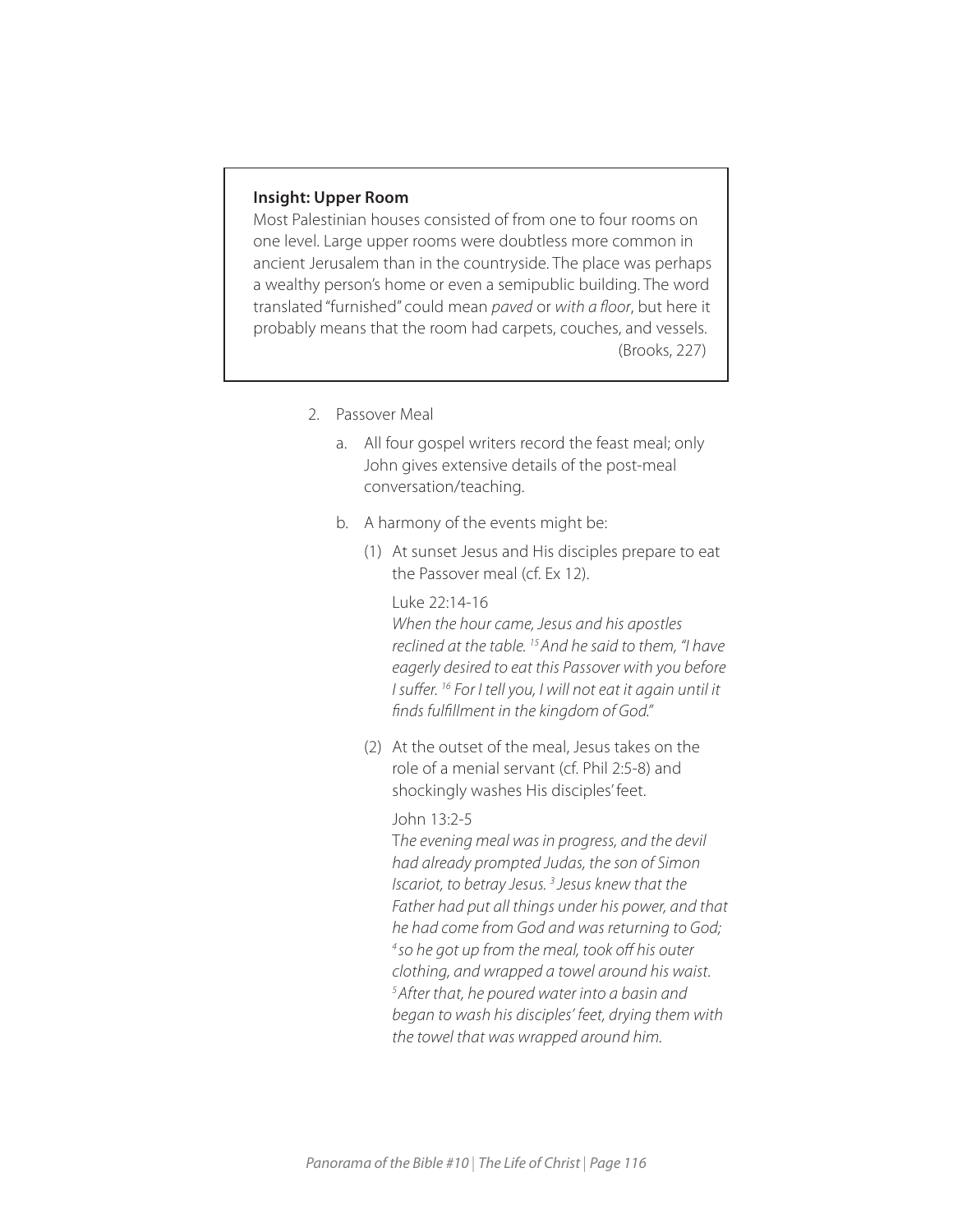Notes:

- (a) The act was richly symbolic. To cleanse dust from feet was one thing, to cleanse from sin was quite another (cf. 13:10).
- (b) Peter was presumably the last to have his feet washed and he resisted. Likely, Peter had expected to be seated next to Jesus (the places of privilege, honor, closeness). After all, he and John (who **was** seated next to Jesus with Judas Iscariot) had the honorable task of carrying out the preparations for this momentous feast meal. Perhaps in a huff Peter had sulked his way to the farthest place.
- (c) To Peter's refusal Jesus responded plainly, "unless I wash you, you have no part with me" (13:7). Peter sees only the physical washing of feet. Jesus speaks of a salvation "bath" that thoroughly cleanses, thus requiring only intermittent "washing" (confessing) of daily sin. In picturesque language Jesus foreshadows NT justification and sanctification.
- (d) Jesus punctuated the demonstration with an apt explanation:

John 13:14-17 *Now that I, your Lord and Teacher, have washed your feet, you also should wash one another's feet. 15 I have set you an example that you should do as I have done for you. 16 Very truly I tell you, no servant is greater than his master, nor is a messenger greater than the one who sent him. 17 Now that you know these things, you will be blessed if you do them.*

(3) During the meal (or perhaps before the footwashing) the disciples argue about greatness.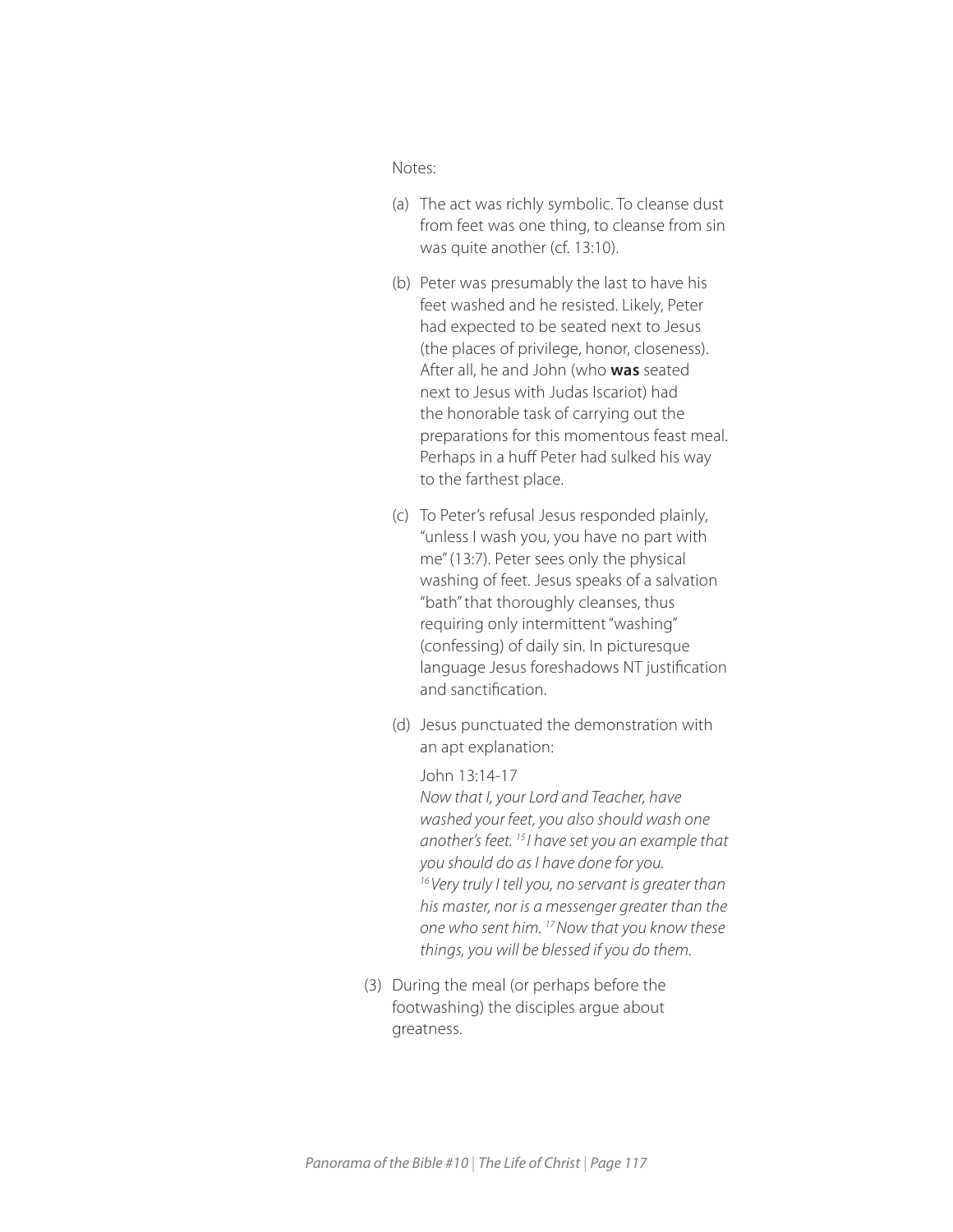Luke 22:24-30

*A dispute also arose among them as to which of them was considered to be greatest. 25 Jesus said to them, "The kings of the Gentiles lord it over them; and those who exercise authority over them call themselves Benefactors. 26 But you are not to be like that. Instead, the greatest among you should be like the youngest, and the one who rules like the one who serves. 27 For who is greater, the one who is at the table or the one who serves? Is it not the one who is at the table? But I am among you as one who serves. 28 You are those who have stood by me in my trials. 29 And I confer on you a kingdom, just as my Father conferred one on me, 30 so that you may eat and drink at my table in my kingdom and sit on thrones, judging the twelve tribes of Israel.* 

Notes:

- (a) This dispute could have preceded and been the basis for the footwashing lesson.
- (b) This dispute was nothing new with the disciples. Earlier in his public ministry Jesus had challenged the men.

#### Mark 9:33-35

*They came to Capernaum. When he was in the house, he asked them, "What were you arguing about on the road?" 34 But they kept quiet because on the way they had argued about who was the greatest. 35 Sitting down, Jesus called the Twelve and said, "Anyone who wants to be first must be the very last, and the servant of all."* 

- (c) The basic lessons to learn were clear:
	- *•* Don't be like the Gentiles who love power and to "exercise authority over."
	- *•* Don't choose "being served" but choose "to serve" (the example of Jesus cf. Mk 10:45).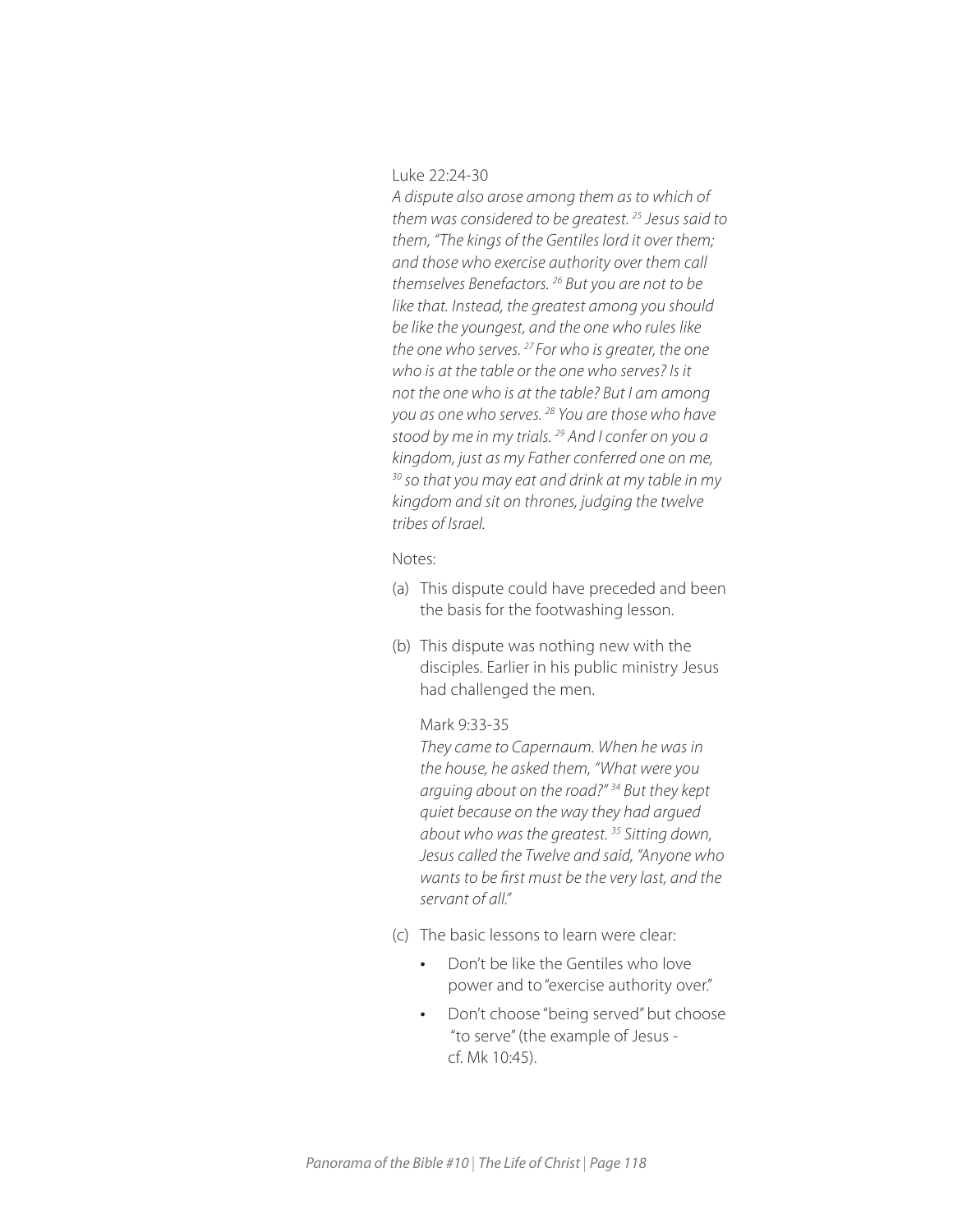- *•* Don't measure greatness by position or authority, but by the capacity to serve (minister to) others.
- (4) Near the end of the meal Judas Iscariot departed to complete plans for the betrayal of Jesus. None of the eleven knew of his true reasons for leaving. Jesus knew and bid Judas to do the deeds quickly.

## John 13:27-30

*As soon as Judas took the bread, Satan entered into him. So Jesus told him, "What you are about to do, do quickly." 28 But no one at the meal understood why Jesus said this to him. 29 Since Judas had charge of the money, some thought Jesus was telling him to buy what was needed for the festival, or to give something to the poor. 30 As soon as Judas had taken the bread, he went out. And it was night.*

(5) At some point during the meal, Jesus instituted the commemorative Lord's Supper.

Mark 14:22-25 (cf. Matt 26:26-29; Lk 22:17-20; 1 Cor 11:23-26)

*While they were eating, Jesus took bread, and when he had given thanks, he broke it and gave it to his disciples, saying, "Take it; this is my body." 23 Then he took a cup, and when he had given thanks, he gave it to them, and they all drank from it. 24 "This is my blood of the covenant, which is poured out for many," he said to them. 25 "Truly I tell you, I will not drink again from the fruit of the vine until that day when I drink it new in the kingdom of God."* 

## Notes:

(a) The Passover meal was a familiar ritual for Israel.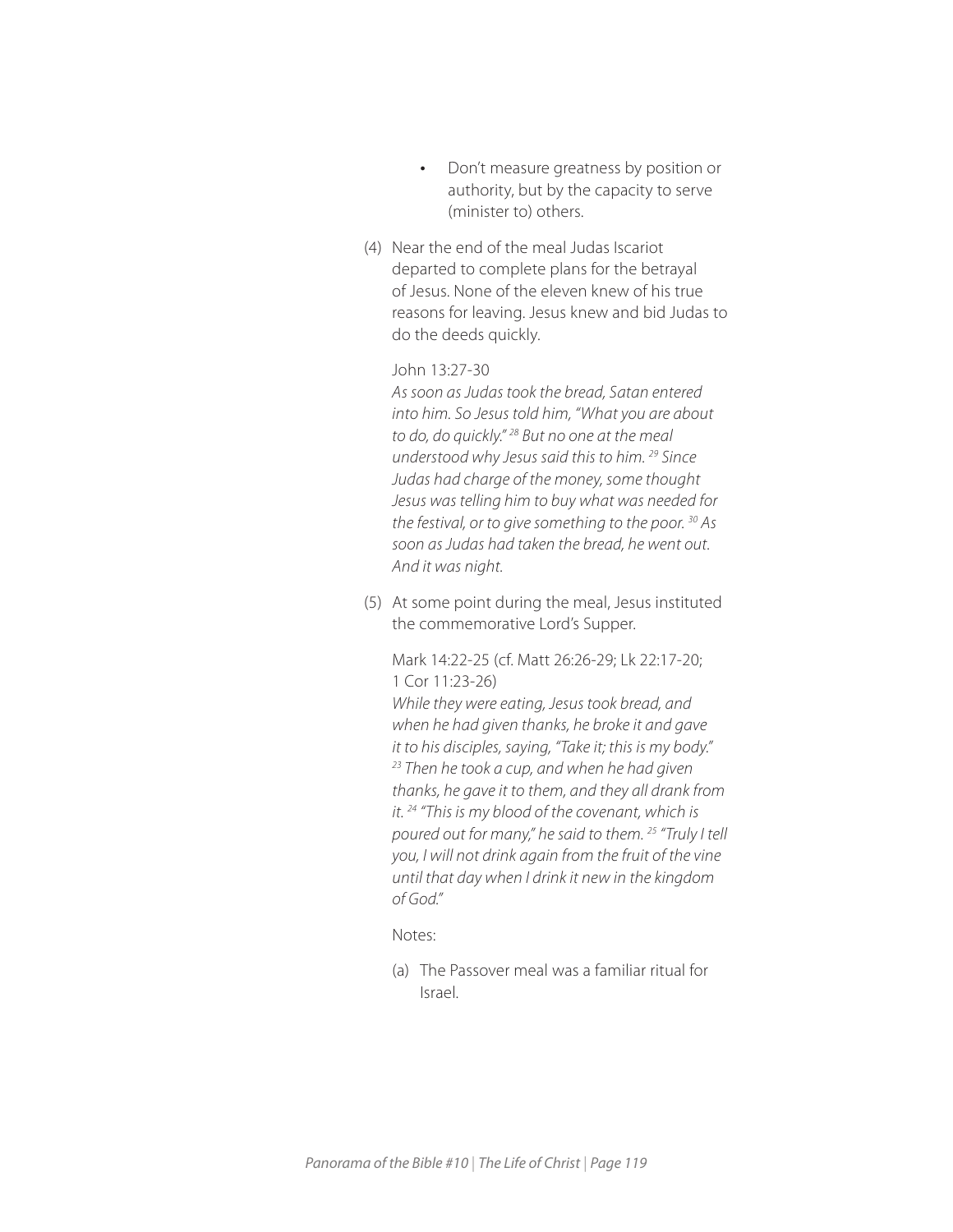### **Insight:**

Before this meal was eaten in Jewish homes the head of the house explained its meaning regarding Israel's deliverance from slavery in Egypt. As host, Jesus probably did so to prepare His disciples for a new understanding of the bread and wine. (Grassmick, BKC, 177)

- (b) This portion of the supper may have occurred after Judas Iscariot departed.
- (c) The Lord's Supper is highly symbolic:
	- *•* Bread represents Jesus' body.
	- *•* Wine represents Jesus' blood.
	- *•* Cup of thanksgiving (likely the third of four at a traditional "sedar" [Hb. "order" or "arrangement"]) represents "my blood of the covenant." (Compare to Jer 31:31-34; Isa 53:11-12).

The death (broken body, shed blood) of Jesus will now provide the basis for forgiveness of sin and a right relationship with God.

(d) The next occasion for a momentous meal would be in the literal Kingdom at the Messianic banquet.

Isaiah 25:6-8

*On this mountain the Lord Almighty will prepare a feast of rich food for all peoples, a banquet of aged wine—the best of meats and the finest of wines. 7 On this mountain he will destroy the shroud that enfolds all peoples, the sheet that covers all nations; 8 he will swallow up death forever. The Sovereign Lord will wipe away the tears from all faces; he will remove his people's disgrace from all the earth. The Lord has spoken.*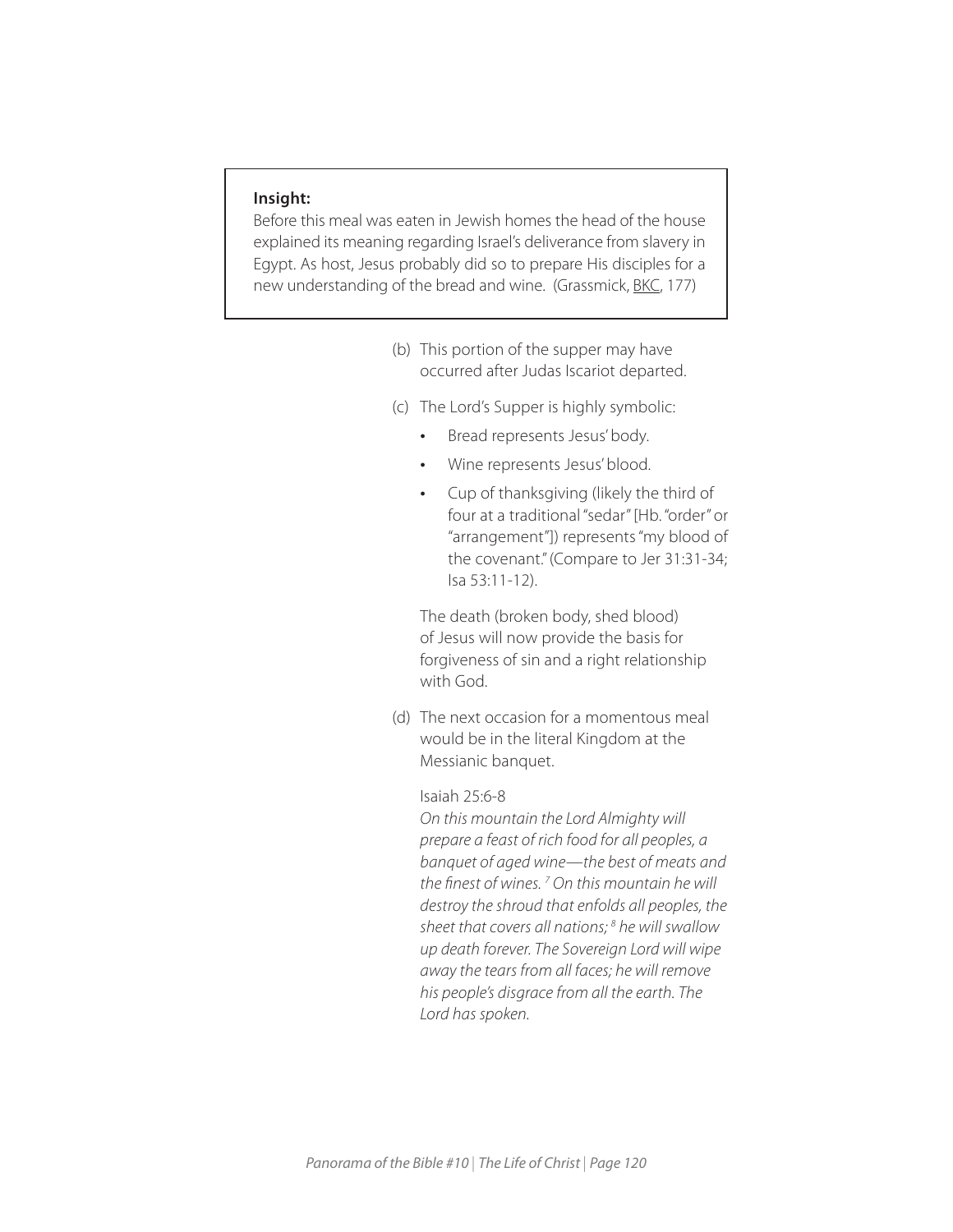(6) At the close of the meal (or shortly thereafter), with the traitor out of the room, Jesus began to instruct the faithful eleven. The first (perhaps most significant) teaching was on the necessary love-relationship that all followers of Christ must have for one another.

## John 13:33-35

*"My children, I will be with you only a little longer. You will look for me, and just as I told the Jews, so I tell you now: Where I am going, you cannot come. 34 "A new command I give you: Love one another. As I have loved you, so you must love one another. 35 By this everyone will know that you are my disciples, if you love one another."*

Peter missed the teaching point (on love) and only focused on his devotion and commitment to Jesus. Peter bravely announced "Lord, why can I not follow you right now? I will lay down my life for you." (13:37)

Probably at this point Jesus gave His first prediction of Peter's coming denial.

Luke 22:31-34 (cf. Jn 13:37-38)

*"Simon, Simon, Satan has asked to sift all of you as wheat. 32 But I have prayed for you, Simon, that your faith may not fail. And when you have turned back, strengthen your brothers." 33 But he replied, "Lord, I am ready to go with you to prison and to death." 34 Jesus answered, "I tell you, Peter, before the rooster crows today, you will deny three times that you know me."* 

3. Upper Room teaching

John 13:31-16:33 is traditionally referred to as "The Upper Room Discourse," a title focused on the location of this extended teaching session. The material is exclusively recorded by John alone, the young disciple who was present at the meal and subsequent instruction.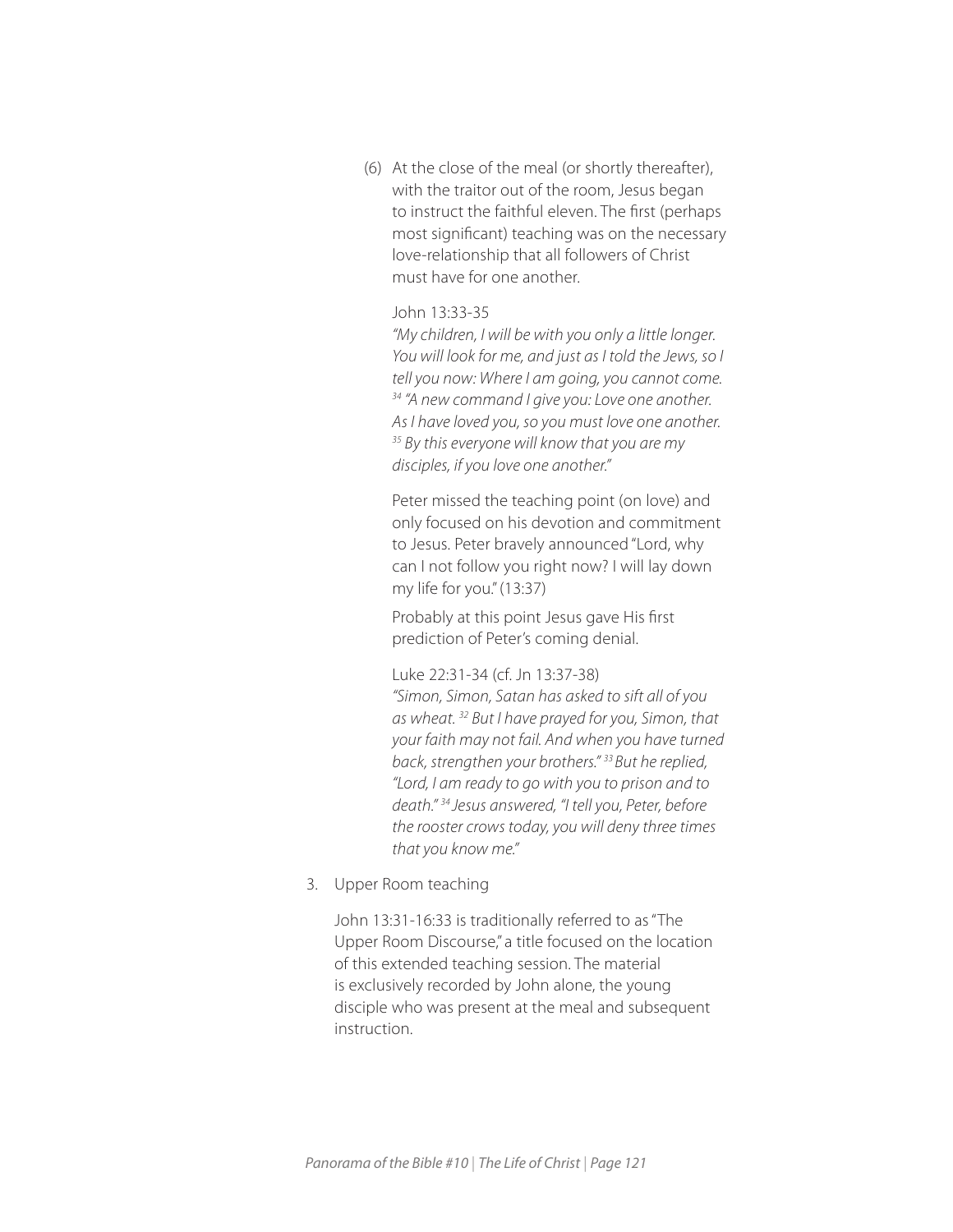Further, some also include John 17, "The High Priestly Prayer," as a part of this section of John's Gospel.

There are several "markers" of interpretive interest in this part of the Gospel of John:

- *•* "And it was night" (13:30); a theological statement related to the departure of the traitor, Judas Iscariot.
- *•* Interruptions of Jesus' teaching: by "Simon Peter" (13:36 ff ), "Thomas" (14:5 ff ), "Philip" (14:8 ff ), "Judas (not Judas Iscariot)" (14:22 ff ). All of these interruptions interfere with the flow of instruction intended by Jesus. But they serve to answer important questions. These all occur in the latter part of John 13 and throughout John 14.
- *•* "Come now; let us leave" (14:31): it would appear that Jesus and His disciples left the Upper Room to depart to the Garden of Gethsemane. Thus, the conversation of John 15-16 would have occurred on the way. Some scholars believe that the conversation continued around the table until John 18:1.
- *•* "After Jesus said this, he looked toward heaven and prayed" (17:1): if the disciples were in route to the garden, this would have occurred outdoors with Jesus' face toward the heavens, the starry sky, His heavenly Father. Of course, it still could have occurred in the prepared, upper room.
- *•* "When he had finished praying, Jesus left with his disciples and crossed the Kidron Valley" (18:1): if the prayer had occurred on the Temple mount, the band of men could have departed by way of the Golden Gate across the Kidron ravine up into the copse of olive trees to the place, the Garden of Gethsemane (see map, p. 5).

If the prayer finished while in the upper room, the men could have traveled through the temple area or passed south of this area by traveling up the Kidron (from the convergence of Hinnom, Central and Kidron ravines).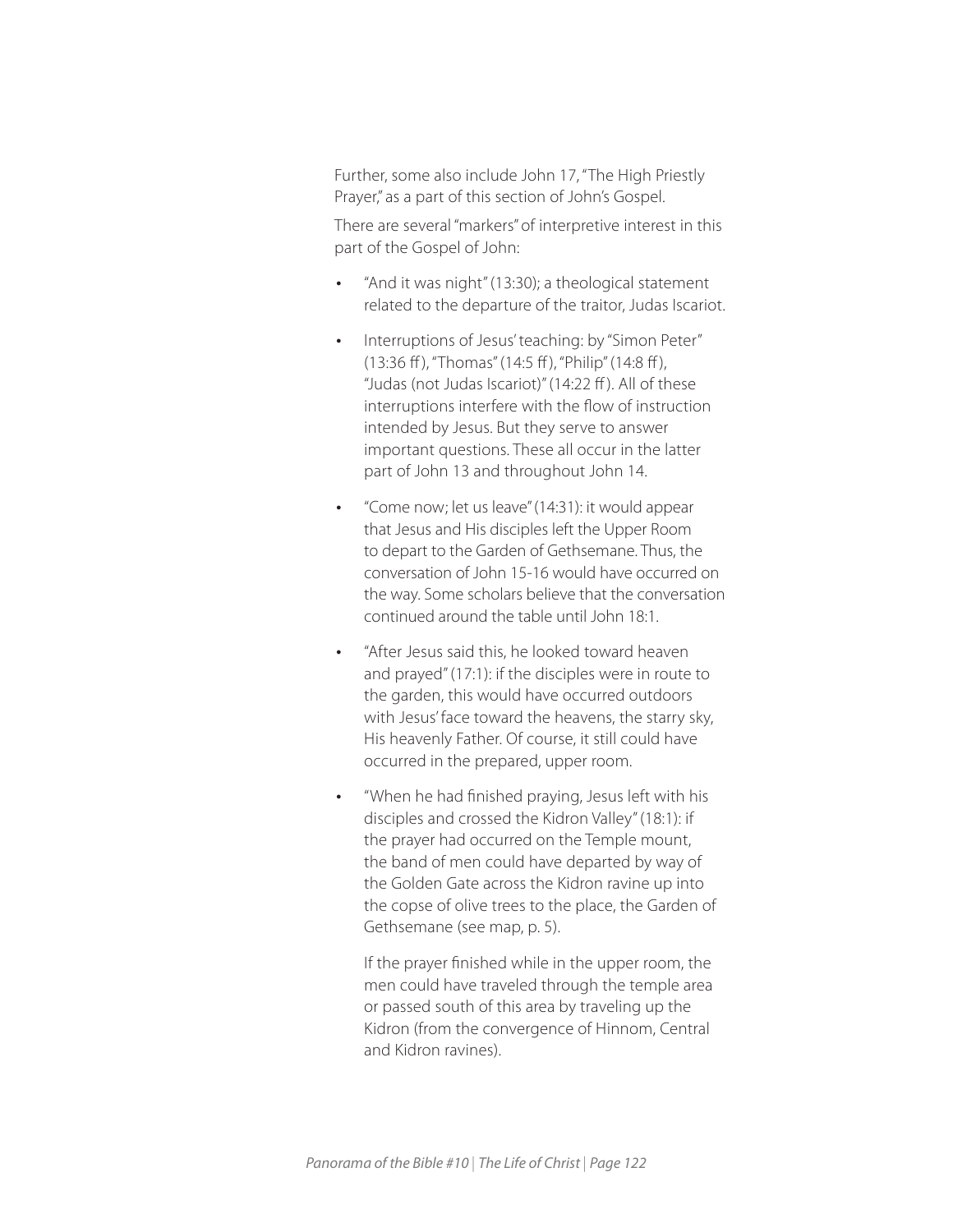a. Chart of Upper Room Discourse

| <b>Upper Room Discourse</b><br>John 13-17     |                                                     |                                                                           |  |  |  |
|-----------------------------------------------|-----------------------------------------------------|---------------------------------------------------------------------------|--|--|--|
| "Last Supper"                                 | "I ast Words"                                       | "Last Prayer"                                                             |  |  |  |
| Chapter 13                                    | Chapters 13-16                                      | Chapter 17                                                                |  |  |  |
| • Washing<br>• Explanation<br>$\cdot$   ament | In the Room<br>$(13-14)$<br>On the Way<br>$(15-16)$ | Jesus prays<br>• For Himself<br>• For Disciples<br>• For Future Believers |  |  |  |

b. "Last Words": Chart of Instructions/Interruptions (John 13-14)

| John 18:1 "crossed Kidron Valleyolive grove" |                  |                  |  |  |  |
|----------------------------------------------|------------------|------------------|--|--|--|
| Instruction                                  | Interruption     | Reply            |  |  |  |
| Jesus (13:31-35)                             | X                | X                |  |  |  |
| X                                            | Peter (13:36-38) | Jesus (13:36-38) |  |  |  |
| Jesus (14:1-4)                               | X                | X                |  |  |  |
| X                                            | Thomas (14:5-7)  | Jesus (14:5-7)   |  |  |  |
| X                                            | Philip (14:8-11) | Jesus (14:8-11)  |  |  |  |
| Jesus (14:12-21)                             | X                | X                |  |  |  |
|                                              | Judas (14:22)    | Jesus (14:23-24) |  |  |  |
| Jesus (14:25-31)                             | X                | X                |  |  |  |

Noteworty passages:

(1) John 13:34-35 *"A new command I give you: Love one another. As I have loved you, so you must love one another. 35 By this everyone will know that you are my disciples, if you love one another."*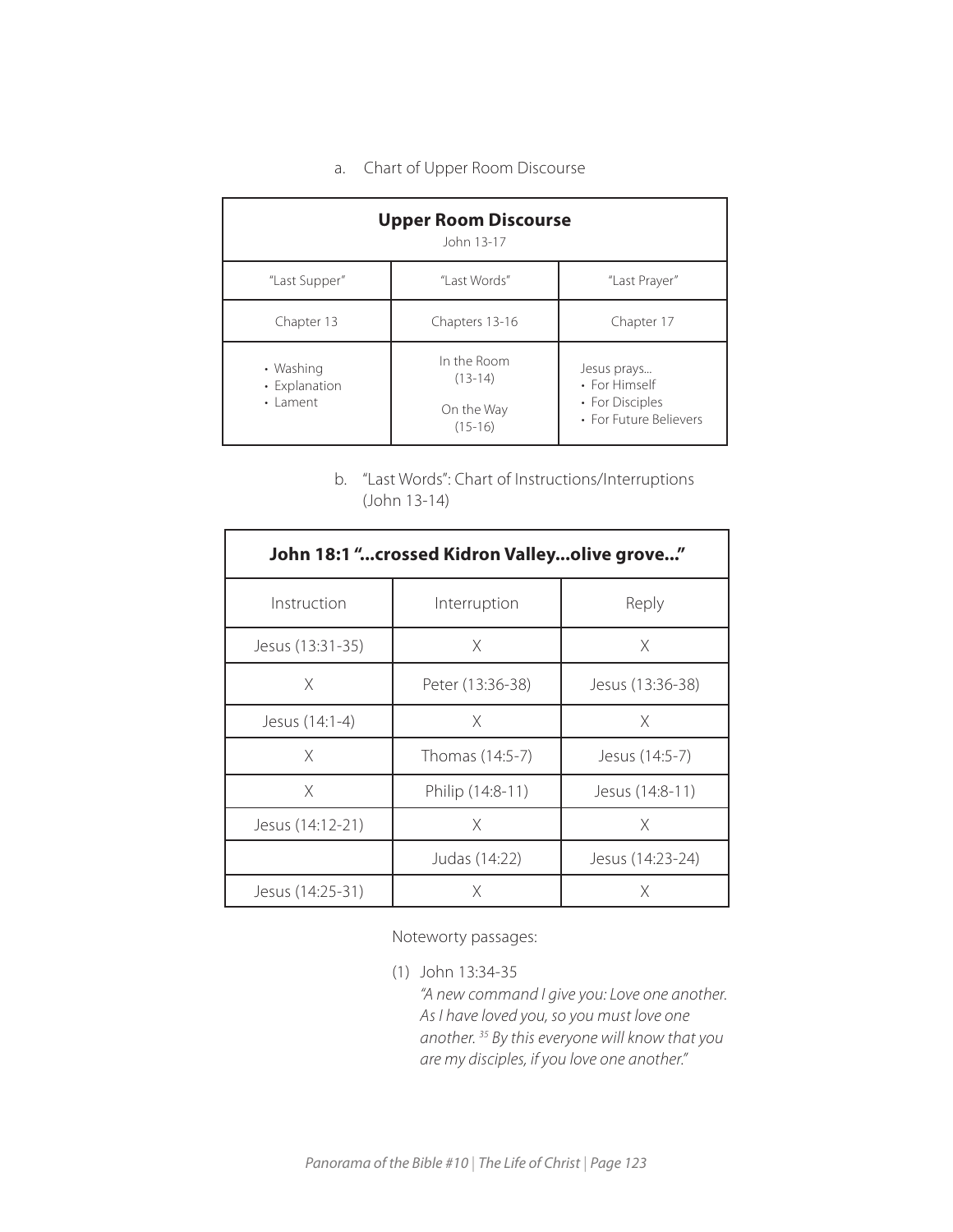(2) John 14:1-4

*"Do not let your hearts be troubled. You believe in God; believe also in me. 2 My Father's house has many rooms; if that were not so, would I have told you that I am going there to prepare*  a place for you?<sup>3</sup> And if I go and prepare a *place for you, I will come back and take you to be with me that you also may be where I am. 4 You know the way to the place where I am going."* 

- (3) John 14:6 *Jesus answered, "I am the way and the truth and the life. No one comes to the Father except through me."*
- (4) John 14:15-17

*"If you love me, keep my commands. 16 And I will ask the Father, and he will give you another advocate to help you and be with you forever— 17 the Spirit of truth. The world cannot accept him, because it neither sees him nor knows him. But you know him, for he lives with you and will be in you.* 

(5) John 14:25-26

*"All this I have spoken while still with you. 26 But the Advocate, the Holy Spirit, whom the Father will send in my name, will teach you all things and will remind you of everything I have said to you.* 

- c. "Last Words": On the Way: John 15-16
	- (1) John 15: Three Vital Relationships of the Believer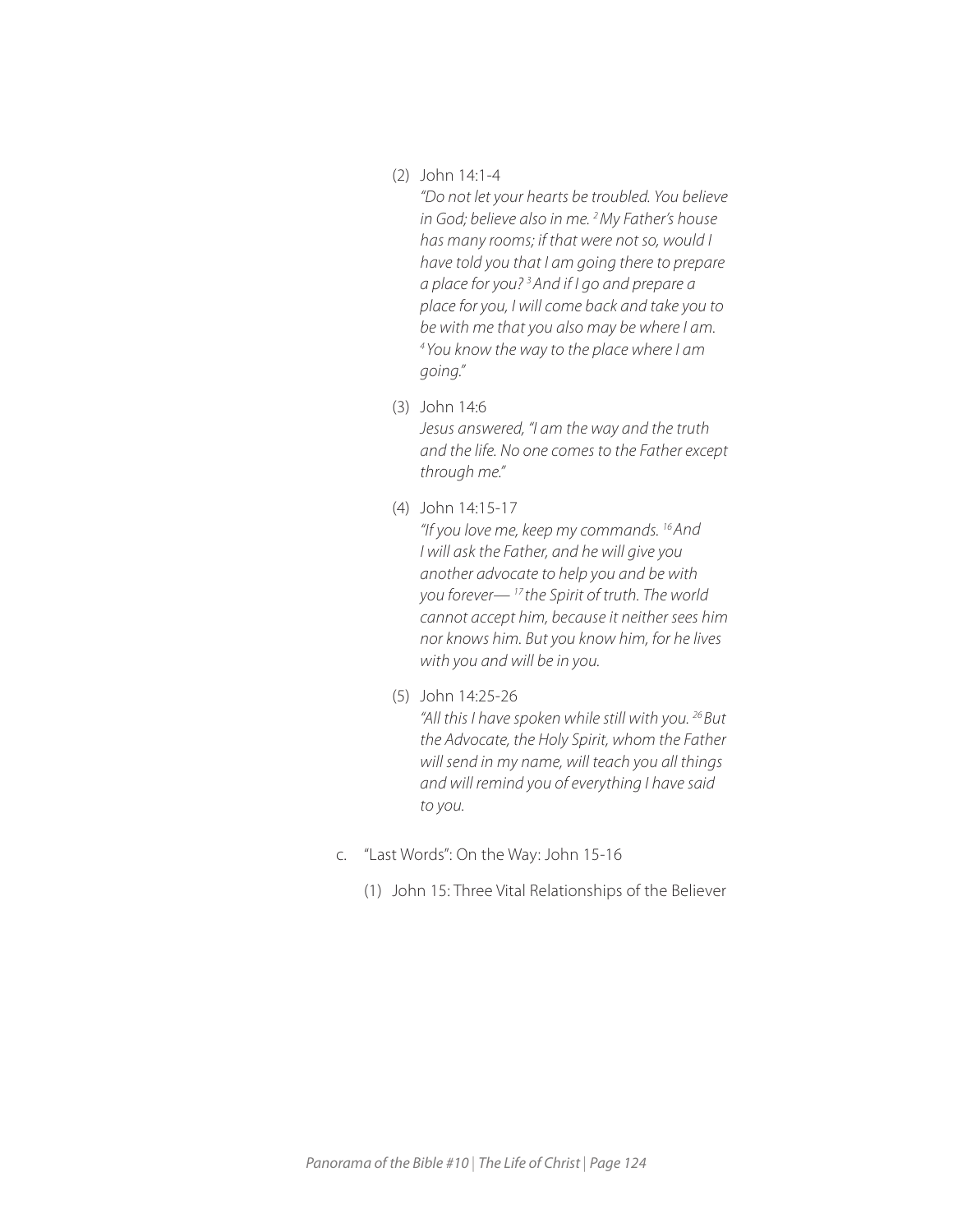| "Three Vital Relationships"<br>John 15 |                                               |                        |  |  |
|----------------------------------------|-----------------------------------------------|------------------------|--|--|
| Verses                                 | Responsibility                                | Key Word               |  |  |
| $1 - 8$                                | Vertical:<br>With Christ                      | "abide"<br>(remain)    |  |  |
| $9 - 17$                               | Horizontal:<br>With Other<br><b>Believers</b> | "love"                 |  |  |
| 18-27                                  | Horizontal:<br>With the World<br>of Haters    | witness<br>("testify") |  |  |

Noteworthy passages:

- (a) John 15:1-2 (NASB) *"I am the true vine, and My Father is the vinedresser. 2 Every branch in Me that does not bear fruit, He takes away; and every branch that bears fruit, He prunes it so that it may bear more fruit."*
- (b) John 15:5 (NASB) *I am the vine, you are the branches; he who abides in Me and I in him, he bears much fruit, for apart from Me you can do nothing.*
- (c) John 15:12-13, 17 *My command is this: Love each other as I have loved you. 13 Greater love has no one than this: to lay down one's life for one's friends. 17 This is my command: Love each other.*
- (d) John 15:18-19 *"If the world hates you, keep in mind that it hated me first. 19 If you belonged to the world, it would love you as its own. As it is, you do not belong to the world, but I have chosen you out of the world. That is why the world hates you.*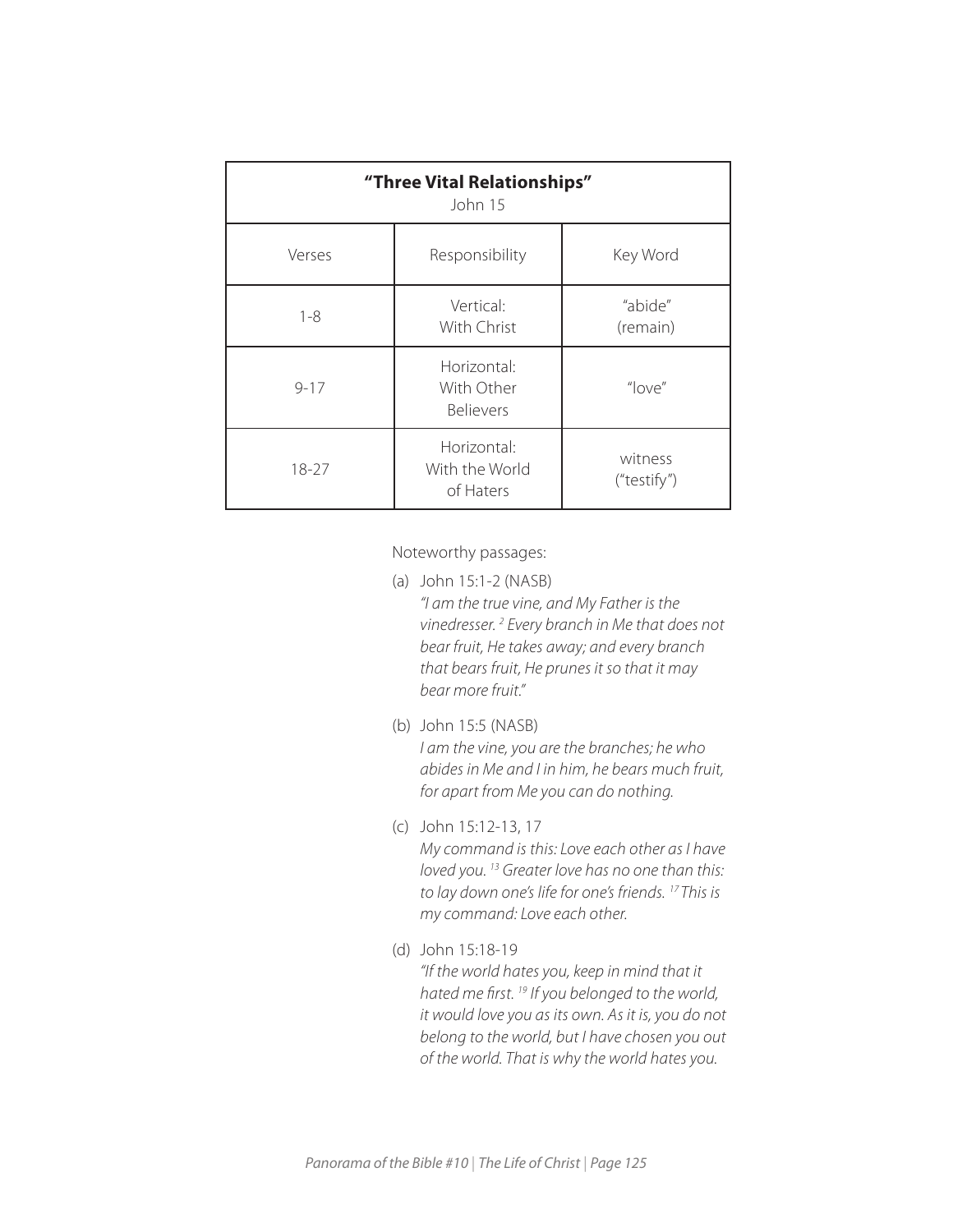(e) John 15:26-27

*"When the Advocate comes, whom I will send to you from the Father*–*the Spirit of truth who goes out from the Father—he will testify about me. 27 And you also must testify, for you have been with me from the beginning."* 

## (2) John 16

Noteworthy passages:

(a) John16:7-11

"*But very truly I tell you, it is for your good that I am going away. Unless I go away, the Advocate will not come to you; but if I go, I*  will send him to you. <sup>8</sup> When he comes, he will *prove the world to be in the wrong about sin and righteousness and judgment: 9 about sin, because people do not believe in me; 10 about righteousness, because I am going to the Father, where you can see me no longer; 11 and about judgment, because the prince of this world now stands condemned."* 

(b) John 16:12-13

*"I have much more to say to you, more than you can now bear. 13 But when he, the Spirit of truth, comes, he will guide you into all the truth. He will not speak on his own; he will speak only what he hears, and he will tell you what is yet to come."*

(c) John 16:28

"*I came from the Father and entered the world; now I am leaving the world and going back to the Father."* 

(d) John 16:33

*"I have told you these things, so that in me you may have peace. In this world you will have trouble. But take heart! I have overcome the world."*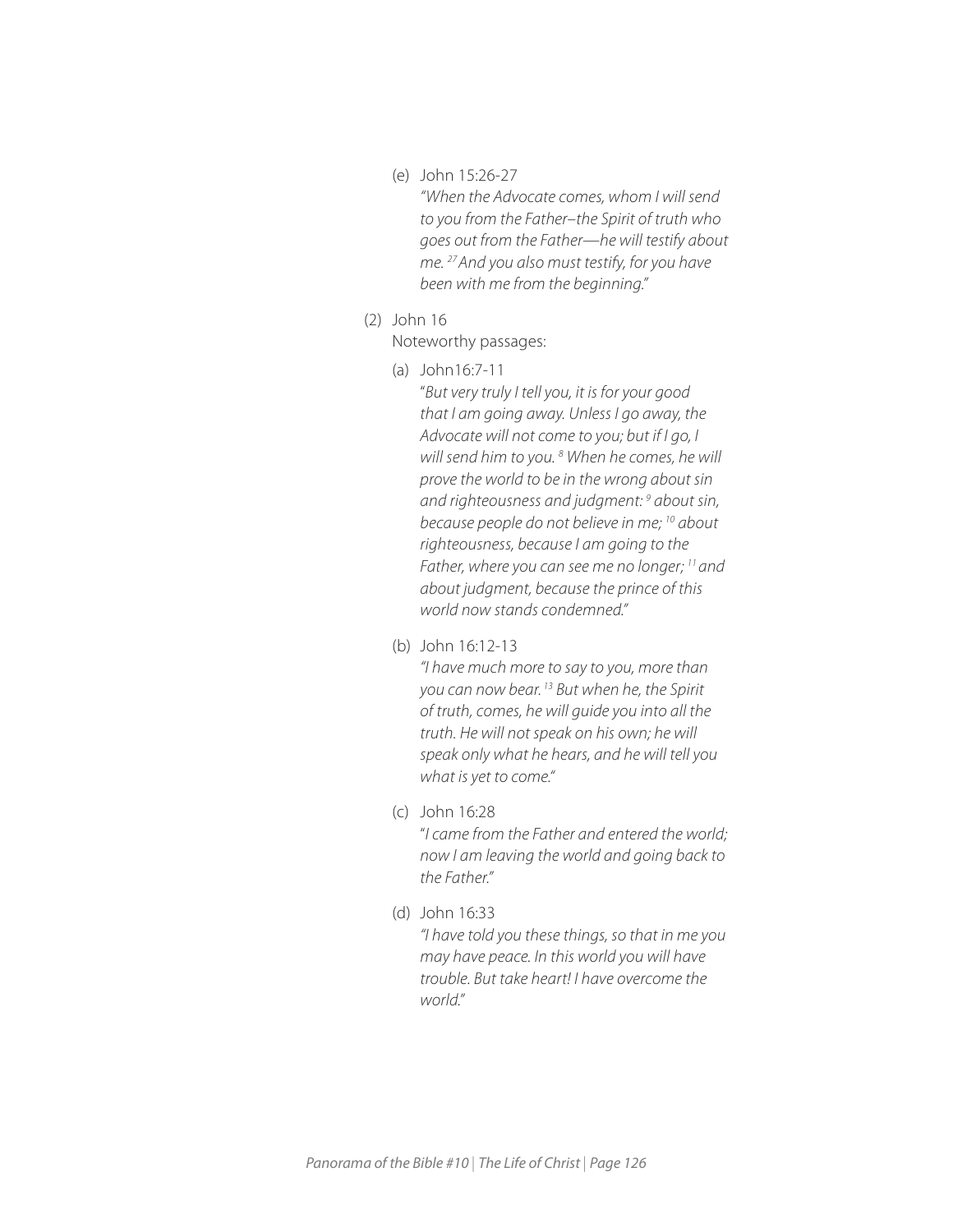- d. "Last Prayer": High Priestly Prayer: John 17
	- (1) Jesus prays for Himself (17:1-5)

John 17:1b

*"Father, the hour has come. Glorify your Son, that your Son may glorify you."*

### John 17:3

"*Now this is eternal life: that they know you, the only true God, and Jesus Christ, whom you have sent."*

(2) Jesus prays for His disciples (17:6-19)

## John 17:11, 15

"*I will remain in the world no longer, but they are still in the world, and I am coming to you. Holy Father, protect them by the power of your name, the name you gave me, so that they may be one as we are one. My prayer is not that you take them out of the world but that you protect them from the evil one."*

## John 17:17-19

"*Sanctify them by the truth; your word is truth. 18 As you sent me into the world, I have sent them into the world. 19 For them I sanctify myself, that they too may be truly sanctified."* 

(3) Jesus prays for future believers (17:20-26)

#### John 17:20-21

*"My prayer is not for them alone. I pray also for those who will believe in me through their message, 21 that all of them may be one, Father, just as you are in me and I am in you. May they also be in us so that the world may believe that you have sent me."* 

(4) John 17:24

*"Father, I want those you have given me to be with me where I am, and to see my glory, the glory you have given me because you loved me before the creation of the world."*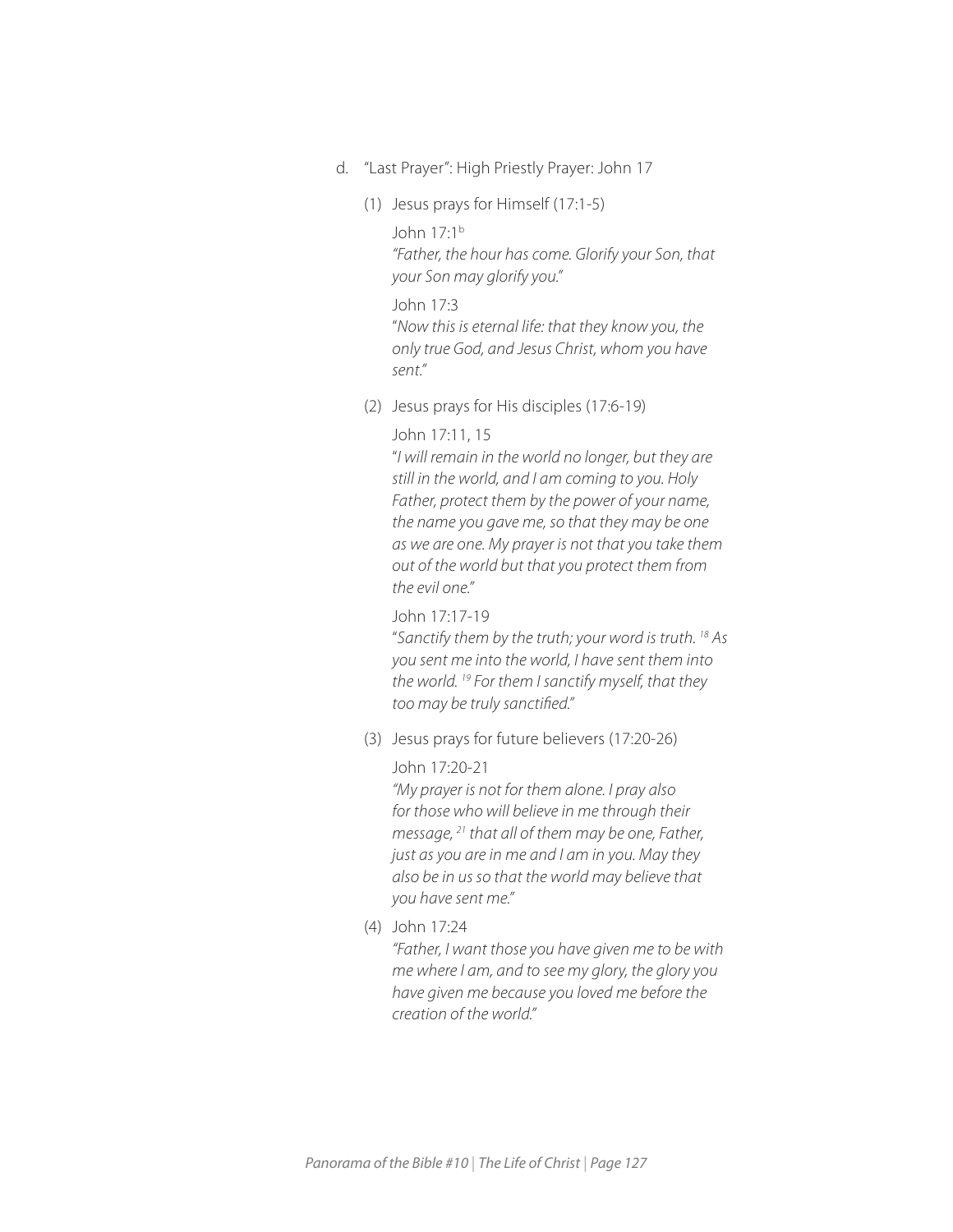4. Garden of Gethsemane

John 18:1

*When he had finished praying, Jesus left with his disciples and crossed the Kidron Valley. On the other side there was a garden, and he and his disciples went into it.* 

a. A second prediction of Peter's denial

Entering the garden Jesus noted that soon all of the disciples would fall away (Matt 26:31; Mk 14:27). Peter boldly declared his allegiance once again, only to hear Jesus say, "Truly I say to you that this very night, before a cock crows, you shall deny me three times" (Matt 26:34 NASB).

b. The three agonizing prayers of Jesus (Matthew 26)

Matthew's account notes that Jesus arrived in the garden, asked Peter, James and John to accompany Him to a more private place to pray. Jesus was "grieved and distressed."

Jesus went a little further away from the three to pray ("remain here and keep watch with me" - Matt 26:38).

- (1) The first session of prayer (26:39-41)
- (2) The second session of prayer (26:42-43)
- (3) The third session of prayer (26:44)

#### Matthew 26:45-46

*Then he returned to the disciples and said to them, "Are you still sleeping and resting? Look, the hour has come, and the Son of Man is delivered into the hands of sinners. 46 Rise! Let us go! Here comes my betrayer!"* 

- c. Betrayal and arrest
	- (1) All four Gospels record the event (Matt 26:47-56; Mk 14:43-52; Lk 22:47-53; Jn 18:2-12).
	- (2) The key players in the drama:
		- (a) Jesus: innocent, wrongly accused, oddly in charge.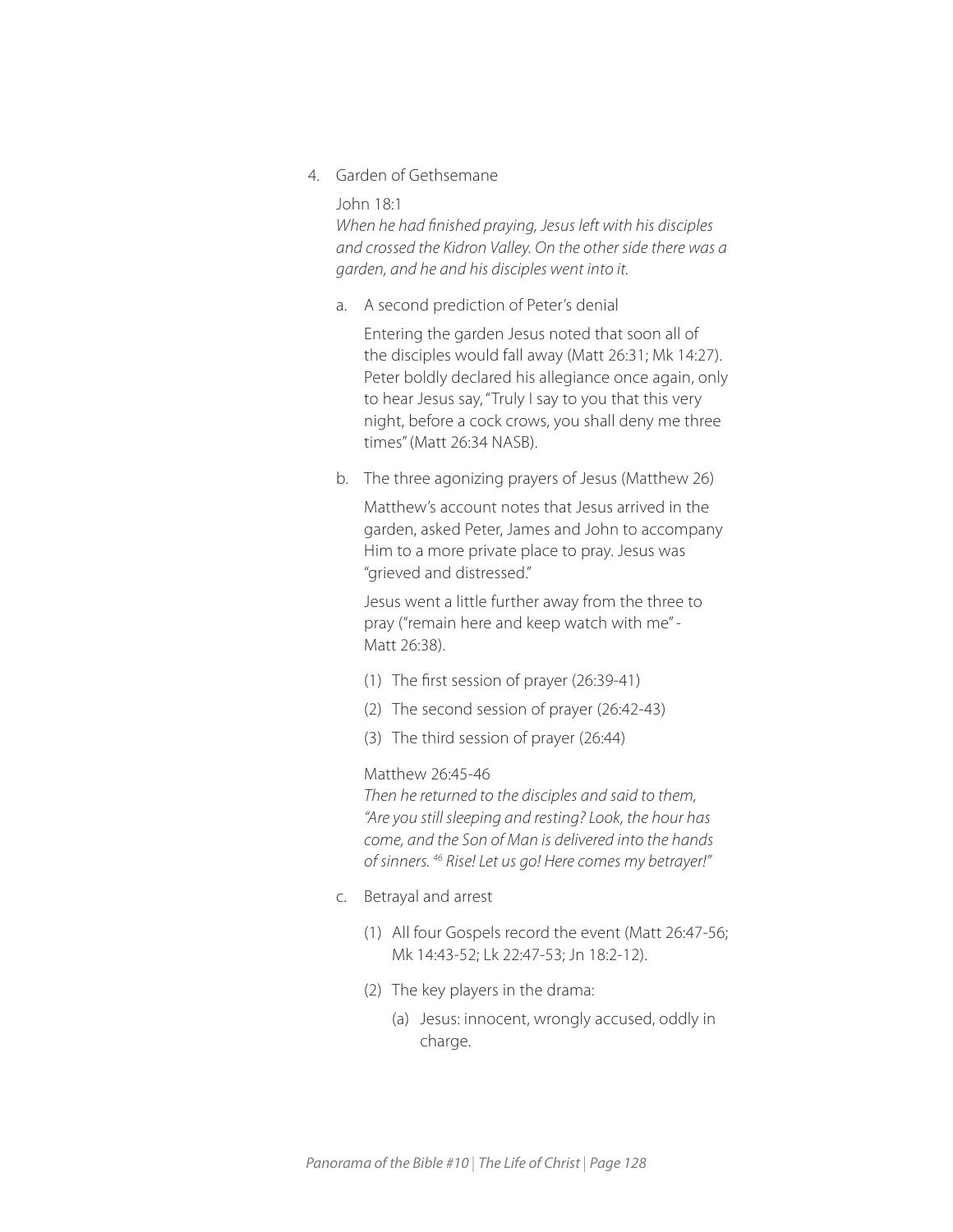- (b) Judas Iscariot: traitor, betrayer, satanically driven.
- (c) Peter: sword wielder, brash defender, flees.
- (d) Disciples: stunned, frightened, flee.
- (e) Jewish officers: accusers, arrestors, plotters.
- (f) Roman soldiers: accomplices, Roman muscle.

## Matthew 26:52-56

*"Put your sword back in its place," Jesus said to him, "for all who draw the sword will die by the sword. 53 Do you think I cannot call on my Father, and he will at once put at my disposal more than twelve legions of angels? 54 But how then would the Scriptures be fulfilled that say it must happen in this way?" 55 In that hour Jesus said to the crowd, "Am I leading a rebellion, that you have come out with swords and clubs to capture me? Every day I sat in the temple courts teaching, and you did not arrest me. 56 But this has all taken place that the writings of the prophets might be fulfilled." Then all the disciples deserted him and fled.* 

## **B. Friday (April 3)**

1. Trials

Jesus experienced the mockery and injustice of Jewish and Roman jurisprudence. Arrested and bound, He would in short order appear three times before Jewish authorities and three times before Roman authorities. While Jesus was interrogated, Peter would fulfill the prophecy of his denials.

- a. Before Annas (former high priest)
	- (1) Who He was

## John 18:12-14 *Then the detachment of soldiers with its commander and the Jewish officials arrested Jesus. They bound him 13 and brought him first to Annas, who was the father-in-law of Caiaphas, the high priest that year. 14 Caiaphas was the one who had advised the Jewish leaders that it would be good if one man died for the people.*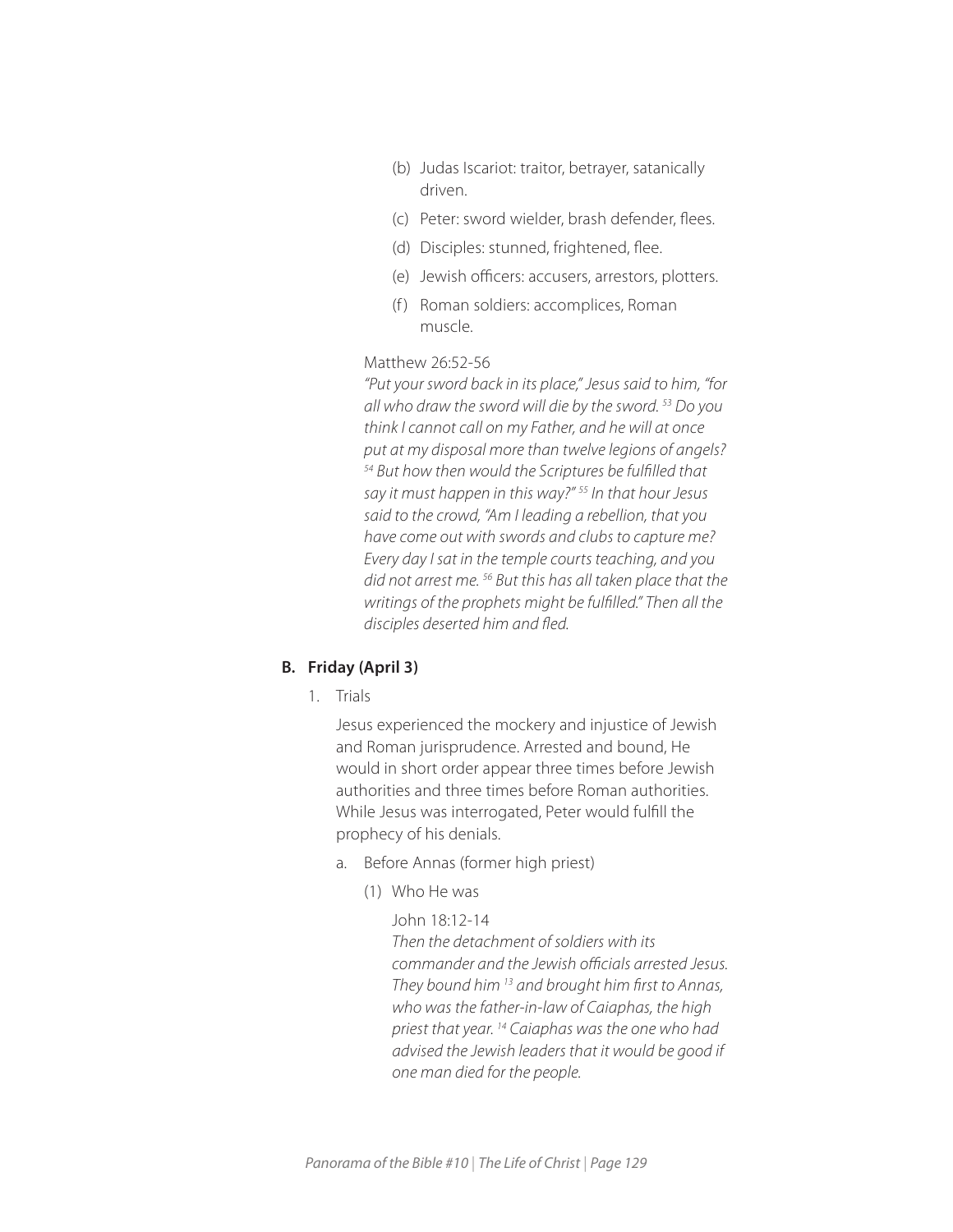- (2) What He asked
	- John 18:19-24

*Meanwhile, the high priest questioned Jesus about his disciples and his teaching. 20 "I have spoken openly to the world," Jesus replied. "I always taught in synagogues or at the temple, where all the Jews come together. I said nothing in secret. 21 Why question me? Ask those who heard me. Surely they know what I said." 22 When Jesus said this, one of the officials nearby slapped him in the face. "Is this the way you answer the high priest?" he demanded. 23 "If I said something wrong," Jesus replied, "testify as to what is wrong. But if I spoke the truth, why did you strike me?" 24 Then Annas sent him bound to Caiaphas the high priest.* 

- b. Before Caiaphas (current high priest) and Sanhedrin (some hastily assembled). This incident would have been located at the high priest's home in the early morning hours.
	- (1) Testimony of witnesses

#### Mark 14:55-56

*The chief priests and the whole Sanhedrin were looking for evidence against Jesus so that they could put him to death, but they did not find any. 56 Many testified falsely against him, but their statements did not agree.* 

(2) Challenge of the high priest

#### Mark 14:60-64

*Then the high priest stood up before them and asked Jesus, "Are you not going to answer? What is this testimony that these men are bringing against you?" 61 But Jesus remained silent and gave no answer. Again the high priest asked him, "Are you the Messiah, the Son of the Blessed One?" 62 "I am," said Jesus. "And you will see the Son of Man sitting at the right hand of the Mighty One and coming on the clouds of heaven." 63 The high priest tore his clothes. "Why do we need any more witnesses?" he*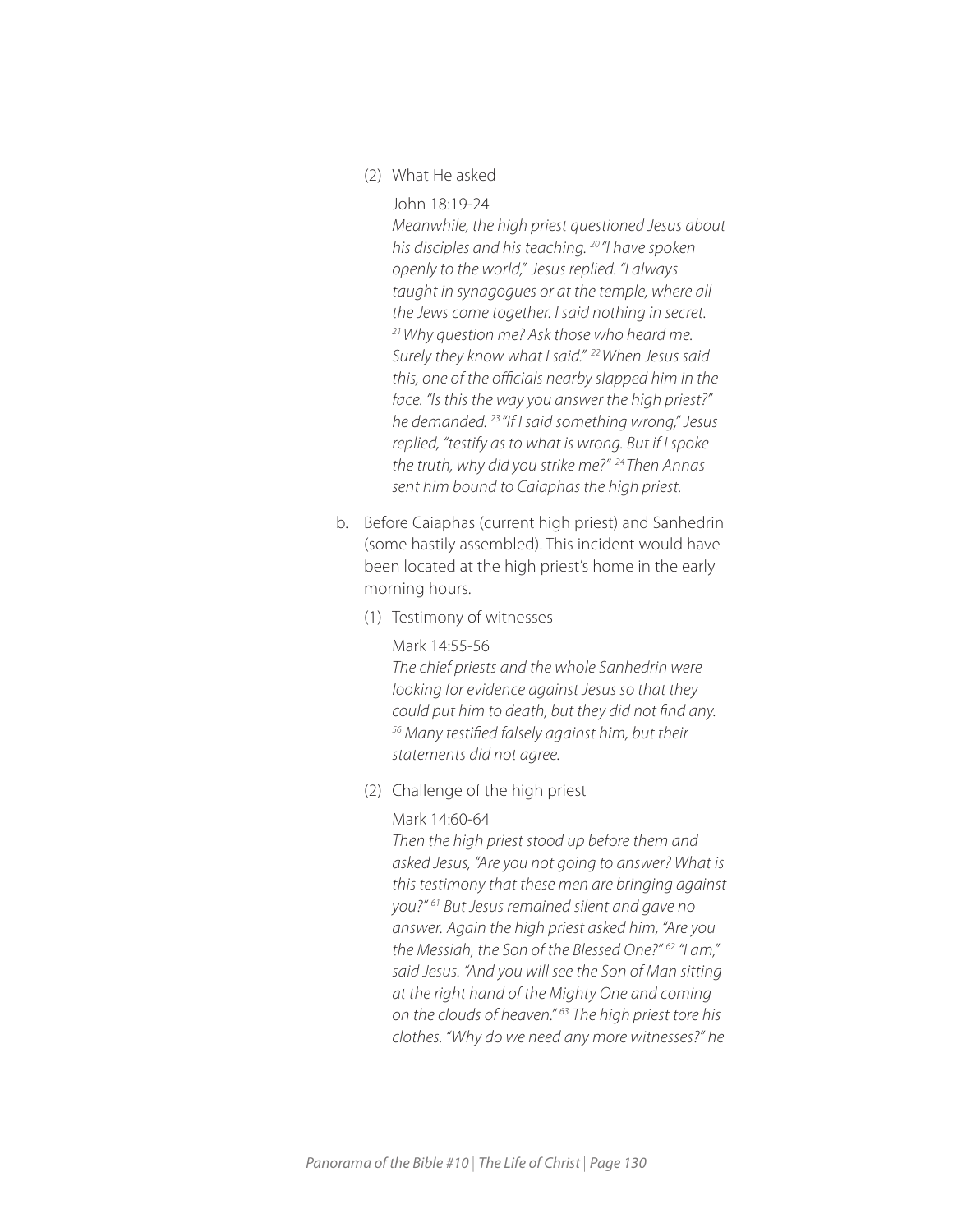*asked. 64 "You have heard the blasphemy. What do you think?" They all condemned him as worthy of death.*

(3) Reactions of the others

## Mark 14:65

*Then some began to spit at him; they blindfolded him, struck him with their fists, and said, "Prophesy!" And the guards took him and beat him.* 

c. Before Sanhedrin (formal meeting at daybreak)

## Luke 22:66-71

*At daybreak the council of the elders of the people, both the chief priests and the teachers of the law, met together, and Jesus was led before them. 67 "If you are the Messiah," they said, "tell us." Jesus answered, "If I tell you, you will not believe me, 68 and if I asked you, you would not answer. 69 But from now on, the Son of Man will be seated at the right hand of the mighty God." 70 They all asked, "Are you then the Son of God?" He replied, "You say that I am." 71 Then they said, "Why do we need any more testimony? We have heard it from his own lips."*

At this time the remorse of Judas Iscariot overwhelmed the betrayer. Matthew 21:3-10 records his appearance before certain religious leaders, throwing down of the blood money and leading to Judas' eventual suicide.

d. Before Pilate

All four gospel accounts include this first appearance before Pilate (Matt 27; Mk 15; Lk 23; Jn 18).

#### Luke 23:1-6

*Then the whole assembly rose and led him off to Pilate. 2 And they began to accuse him, saying, "We have found this man subverting our nation. He opposes payment of taxes to Caesar and claims to be Messiah, a king." 3 So Pilate asked Jesus, "Are you the king of the Jews?" "You have said so," Jesus replied. 4 Then Pilate announced to the chief priests and the crowd, "I find no basis for a*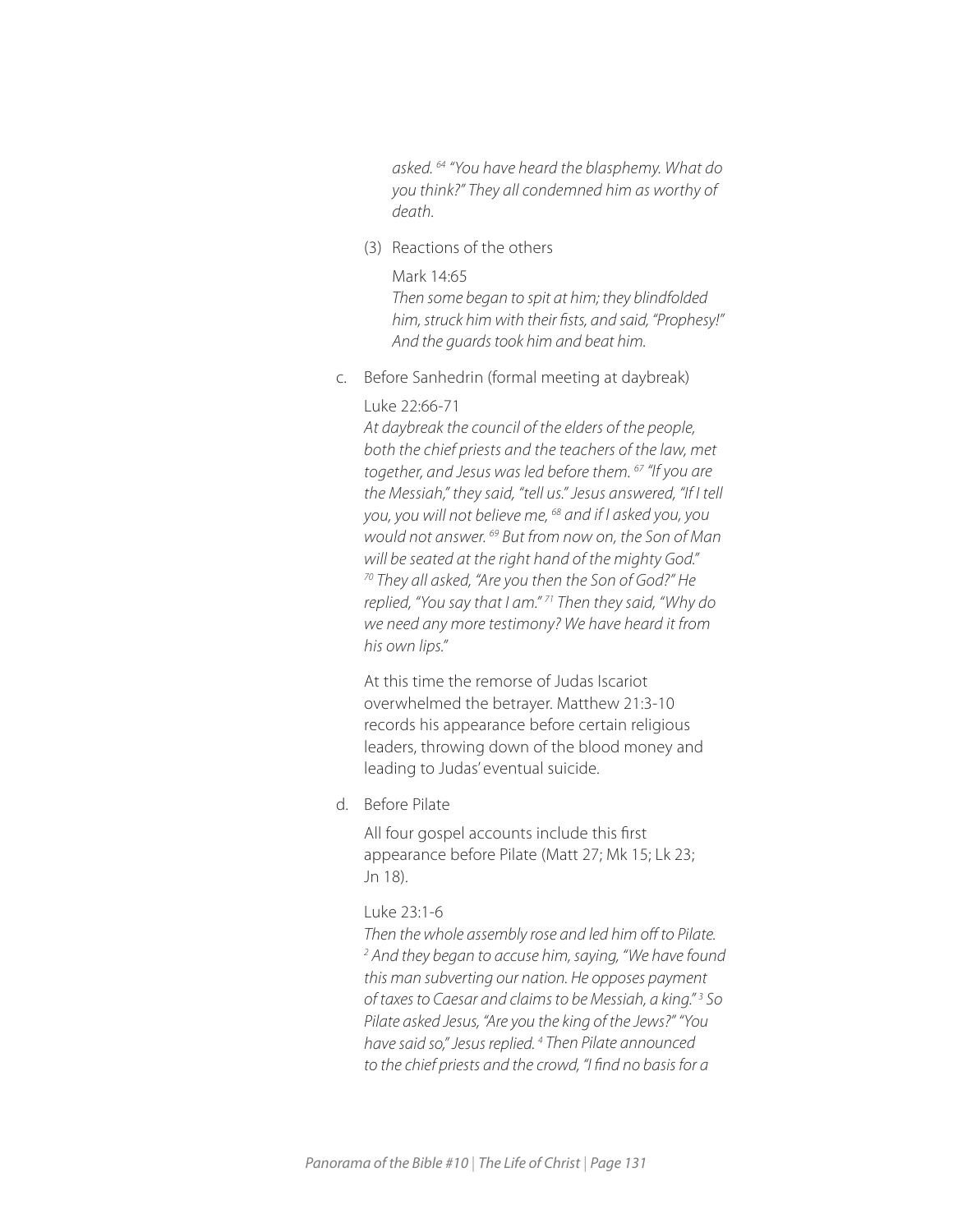*charge against this man." 5 But they insisted, "He stirs up the people all over Judea by his teaching. He started in Galilee and has come all the way here." 6 On hearing this, Pilate asked if the man was a Galilean.* 

e. Before Herod (Antipas)

## Luke 23:7-12

*When he learned that Jesus was under Herod's jurisdiction, he sent him to Herod, who was also in Jerusalem at that time. 8 When Herod saw Jesus, he was greatly pleased, because for a long time he had been wanting to see him. From what he had heard about him, he hoped to see him perform a sign of*  some sort.<sup>9</sup> He plied him with many questions, but *Jesus gave him no answer. 10 The chief priests and the teachers of the law were standing there, vehemently accusing him. 11 Then Herod and his soldiers ridiculed and mocked him. Dressing him in an elegant robe, they sent him back to Pilate. 12 That day Herod and Pilate became friends—before this they had been enemies.*

- f. Before Pilate (again)
	- (1) Pilate declares Jesus to be innocent of the charges brought before him (Lk 23:13-15).
	- (2) Pilate offers the customary release of a prisoner at the Passover Feast; would the assembled crowd want Barabbas (insurrectionist, robber, and murderer) or Jesus (the King of the Jews)? The mob cried out for Barabbas.
	- (3) Pilate had Jesus scourged; the soldiers crowned Him with a crown of thorns, mocked Him with a purple robe, beat Him with their fists, and reviled Him, "Hail, King of the Jews."
	- (4) Pilate brought Jesus out in His robed, battered, pitiful condition and declared, "Behold the man!" The angry crowd was not appeased.
	- (5) Pilate further interrogated Jesus but fear of the crowd's reaction was stronger than his fear of Jesus' innocence.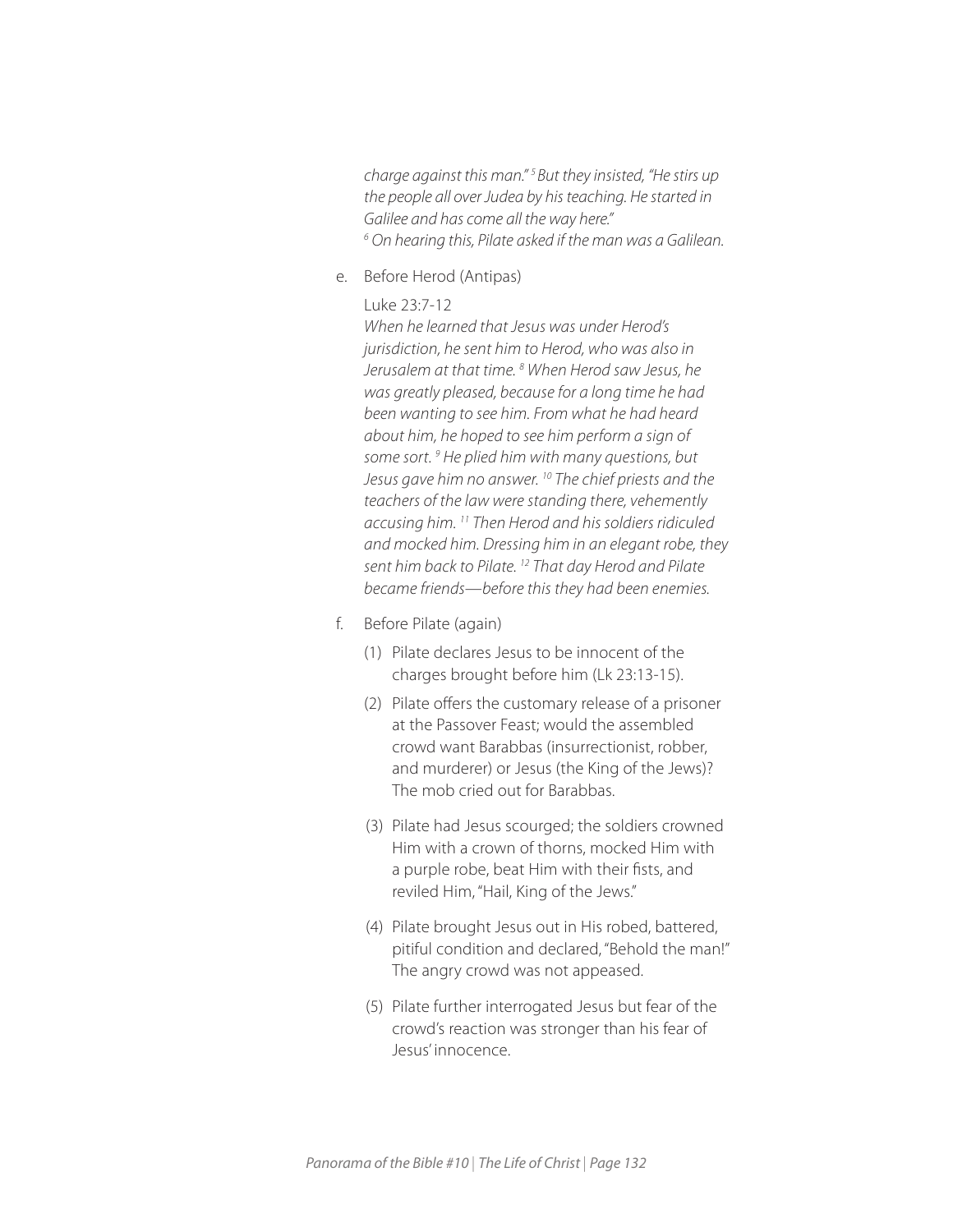(6) Pilate again faced the crowd.

#### John 19:14-16

*It was the day of Preparation of the Passover; it was about noon. "Here is your king," Pilate said to the Jews. 15 But they shouted, "Take him away! Take him away! Crucify him!" "Shall I crucify your king?" Pilate asked. "We have no king but Caesar," the chief priests answered. 16 Finally Pilate handed him over to them to be crucified. So the soldiers took charge of Jesus.* 

- 2. Crucifixion
	- a. The mocked, beaten, flogged Jesus was taken to Golgotha (Aramaic for "skull") just outside the gates of the city.
	- b. Jesus was crucified in the middle between two thieves.
	- c. Jesus hung from the Cross from 9:00am to 3:00pm. From noon to His death, darkness fell over the whole land (Mk 15:33; Lk 23:44).
	- d. Jesus spoke seven sayings while on the Cross.

| "Seven Sayings of the Cross" |                                                            |                       |
|------------------------------|------------------------------------------------------------|-----------------------|
|                              | 1. "Father, forgive them"                                  | Luke 23               |
|                              | 2. "Dear woman, here is your son"<br>"Here is your mother" | John 19               |
|                              | 3. "Todaywith meparadise"                                  | Luke 23               |
|                              | 4. "I am thirsty"                                          | John 19               |
| 5.                           | "My God, my God, why have you forsaken me?"                | Matthew 27<br>Mark 15 |
|                              | 6. "Father, into your hands I commit my spirit"            | Luke 23               |
|                              | 7. "It is finished"                                        | John 19               |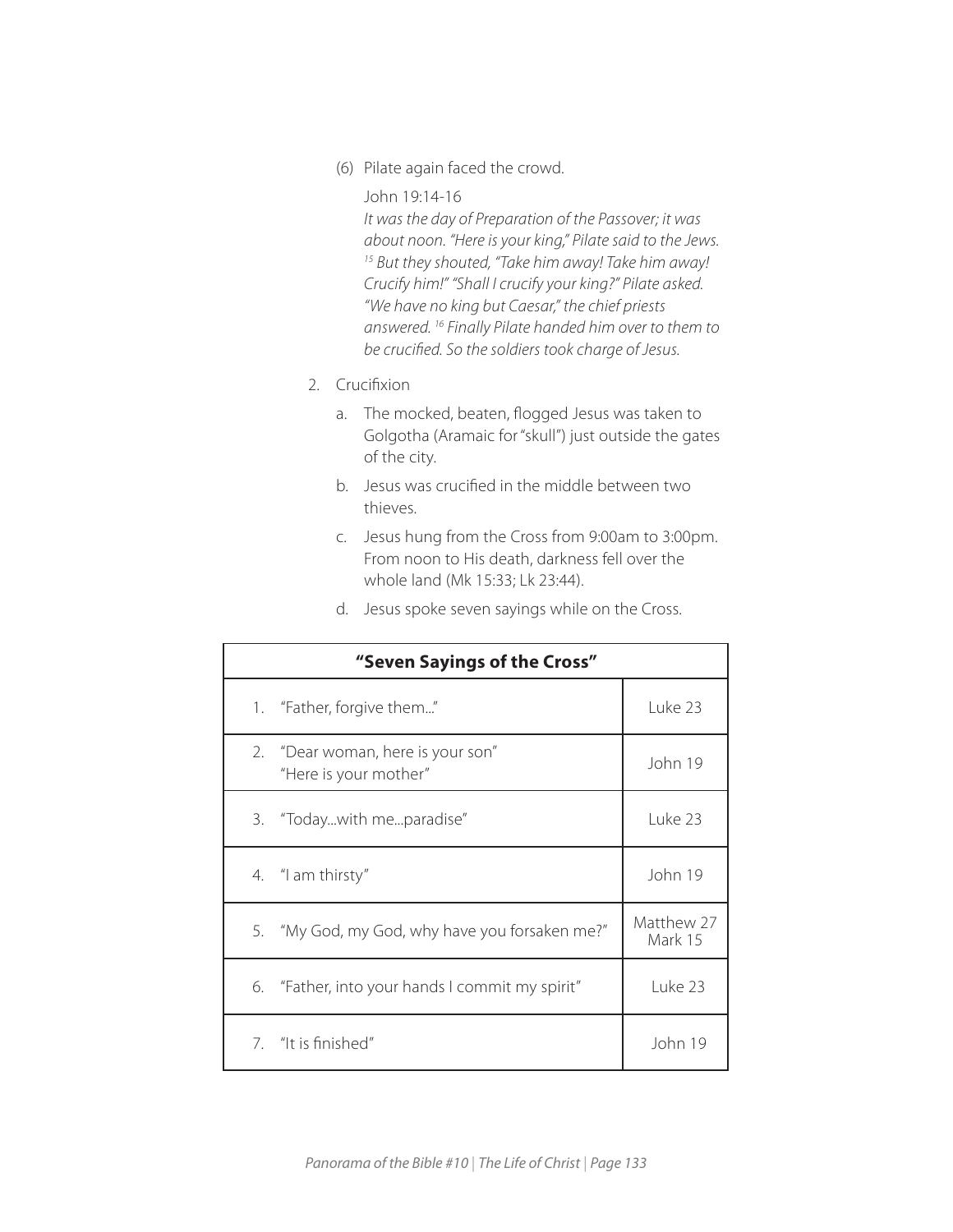3. Death

## Mark 15:37-39

*With a loud cry, Jesus breathed his last. 38 The curtain of the temple was torn in two from top to bottom. 39 And when the centurion, who stood there in front of Jesus, saw how he died, he said, "Surely this man was the Son of God!"*

- 4. Burial
	- John 19:38-42

*Later, Joseph of Arimathea asked Pilate for the body of Jesus. Now Joseph was a disciple of Jesus, but secretly because he feared the Jewish leaders. With Pilate's permission, he came and took the body away. 39 He was accompanied by Nicodemus, the man who earlier had visited Jesus at night. Nicodemus brought a mixture of myrrh and aloes, about seventy-five pounds. 40 Taking Jesus' body, the two of them wrapped it, with the spices, in strips of linen. This was in accordance with Jewish burial customs. 41 At the place where Jesus was crucified, there was a garden, and in the garden a new tomb, in which no one had ever been laid. 42 Because it was the Jewish day of Preparation and since the tomb was nearby, they laid Jesus there.* 

- 5. Tomb
	- a. Watched by the women (Lk 23:55-56)
	- b. Guarded by Roman soldiers (Matt 27:62-66)

## **C. Saturday (April 4)**

Jesus lay in the tomb; the soldiers guarded the entrance; the women prepared to return Sunday morning to complete the burial preparations; the disciples hid in fear; the nation celebrated the Sabbath (Friday at sunset to Saturday sunset).

## **D. Sunday (April 5): RESURRECTION SUNDAY**

At daybreak, early on that Sunday morning, certain women returned to the tomb. What followed were a series of resurrection appearances of Jesus. Chronological details of the post-resurrection period are difficult to determine with absolute assurance. Gromacki offers this plausible reconstruction.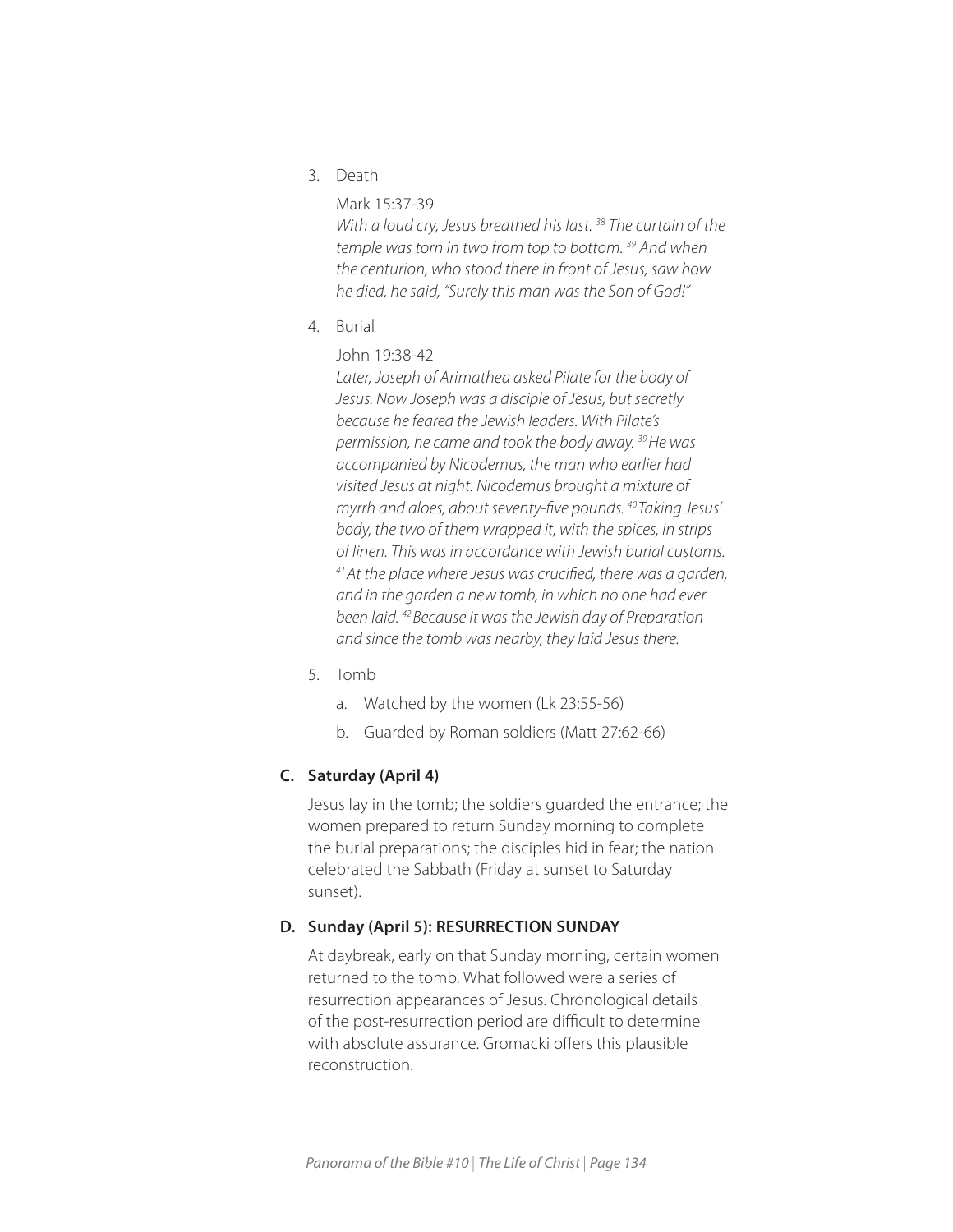## **Post-Resurrection Appearances of Jesus**

- 1. To Mary Magdalene (John 20:14-18)
- 2. To the women (Matt 28:8-10)
- 3. To Peter (Luke 24:34; 1 Cor 15:5)
- 4. To the two disciples on the Emmaus road (Luke 24:13-31)
- 5. To the ten apostles (Luke 24:36-43)
- 6. To the eleven apostles (John 20:24-29)
- 7. To the seven apostles by the Sea of Galilee (John 21:1-23)
- 8. To the five hundred brethren (1 Cor 15:6)
- 9. To James (1 Cor 15:7)
- 10. To the eleven, on the day of ascension (Matt 28:16-20)

# **V. ASCENSION**

## **A. Primary Text**

#### Acts1:3-11

*After his suffering, he presented himself to them and gave many convincing proofs that he was alive. He appeared to them over a period of forty days and spoke about the kingdom of God. 4 On one occasion, while he was eating with them, he gave them this command: "Do not leave Jerusalem, but wait for the gift my Father promised, which you have heard me speak about. 5 For John baptized with water, but in a few days you will be baptized with the*  Holy Spirit."<sup>6</sup> Then they gathered around him and asked him, "Lord, are you at this time going to restore the kingdom to Israel?"<sup>7</sup> He said *to them: "It is not for you to know the times or dates the Father has set by his own authority. 8 But you will receive power when the Holy Spirit comes on you; and you will be my witnesses in Jerusalem, and in all Judea and Samaria, and to the ends of the earth." 9 After he said this, he was taken up before their very eyes, and a cloud hid him from their sight. 10 They were looking intently up into the sky*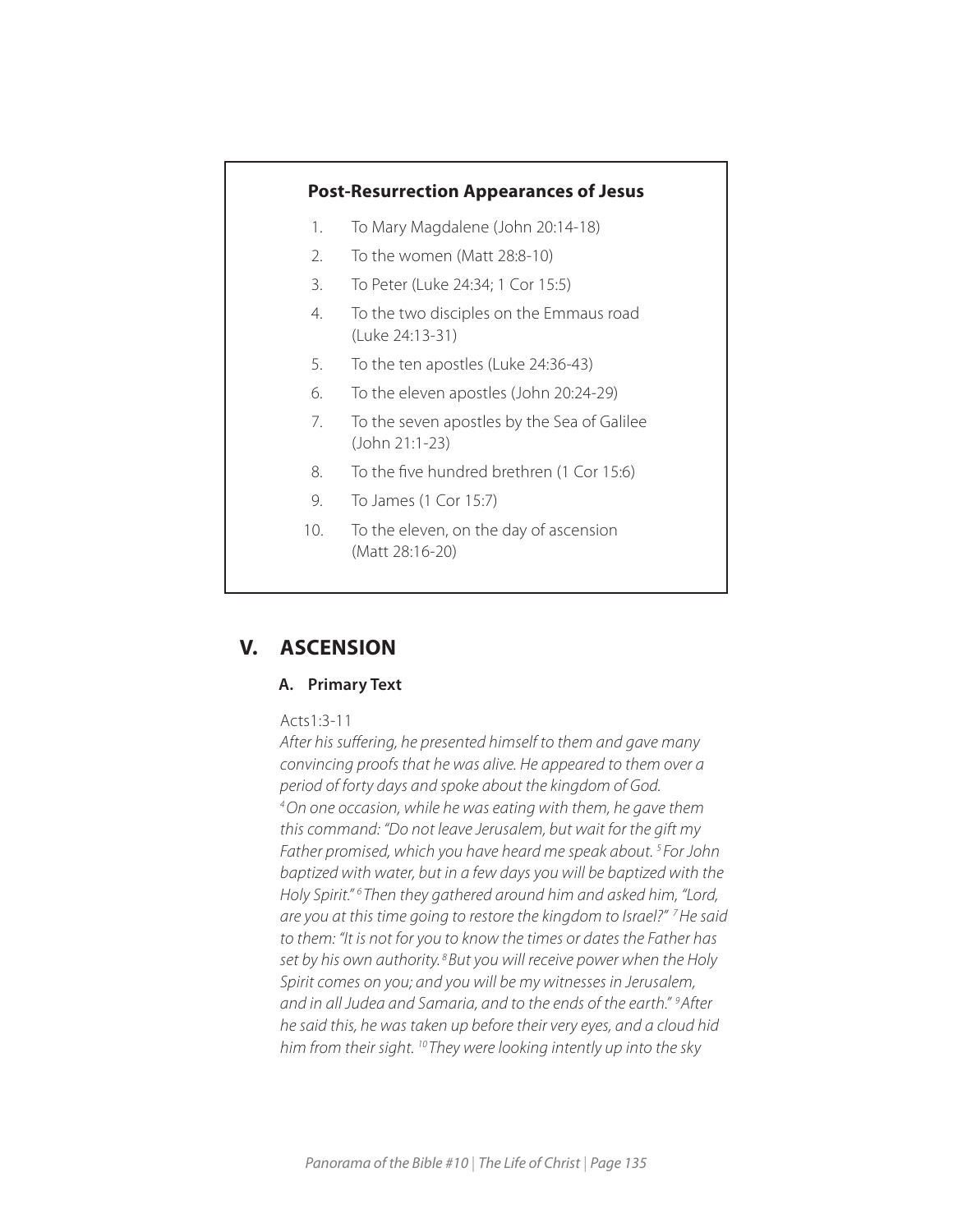*as he was going, when suddenly two men dressed in white stood beside them. 11 "Men of Galilee," they said, "why do you stand here looking into the sky? This same Jesus, who has been taken from you into heaven, will come back in the same way you have seen him go into heaven."* 

## **B. Notable Observations**

- 1. Jesus after His death offered to His disciples "proofs" of His being alive.
- 2. Jesus appeared to His eye witnesses over the course of forty days.
- 3. Jesus promised the coming of the Holy Spirit.
- 4. Jesus refused to speculate (what day or time the Father had set) concerning the coming, literal, Davidic Kingdom. Recall that the disciples were looking forward to reigning over twelve thrones with Jesus the Messiah-King (Matt 19:27-30).

## Acts 1:7-8

*He said to them: "It is not for you to know the times or dates the Father has set by his own authority. 8 But you will receive power when the Holy Spirit comes on you; and you will be my witnesses in Jerusalem, and in all Judea and Samaria, and to the ends of the earth."* 

5. The disciples have been given a commission (Matt 28:16-20) and Holy Spirit power to be Jesus' witnesses. This will be the focus of Panorama Plus 11: The Church Age.

# **VI. TAKEAWAYS**

## **A. Death of Christ**

2 Corinthians 5:21 *God made him who had no sin to be sin for us, so that in him we might become the righteousness of God.* 

Romans 4:25 *He was delivered over to death for our sins and was raised to life for our justification.*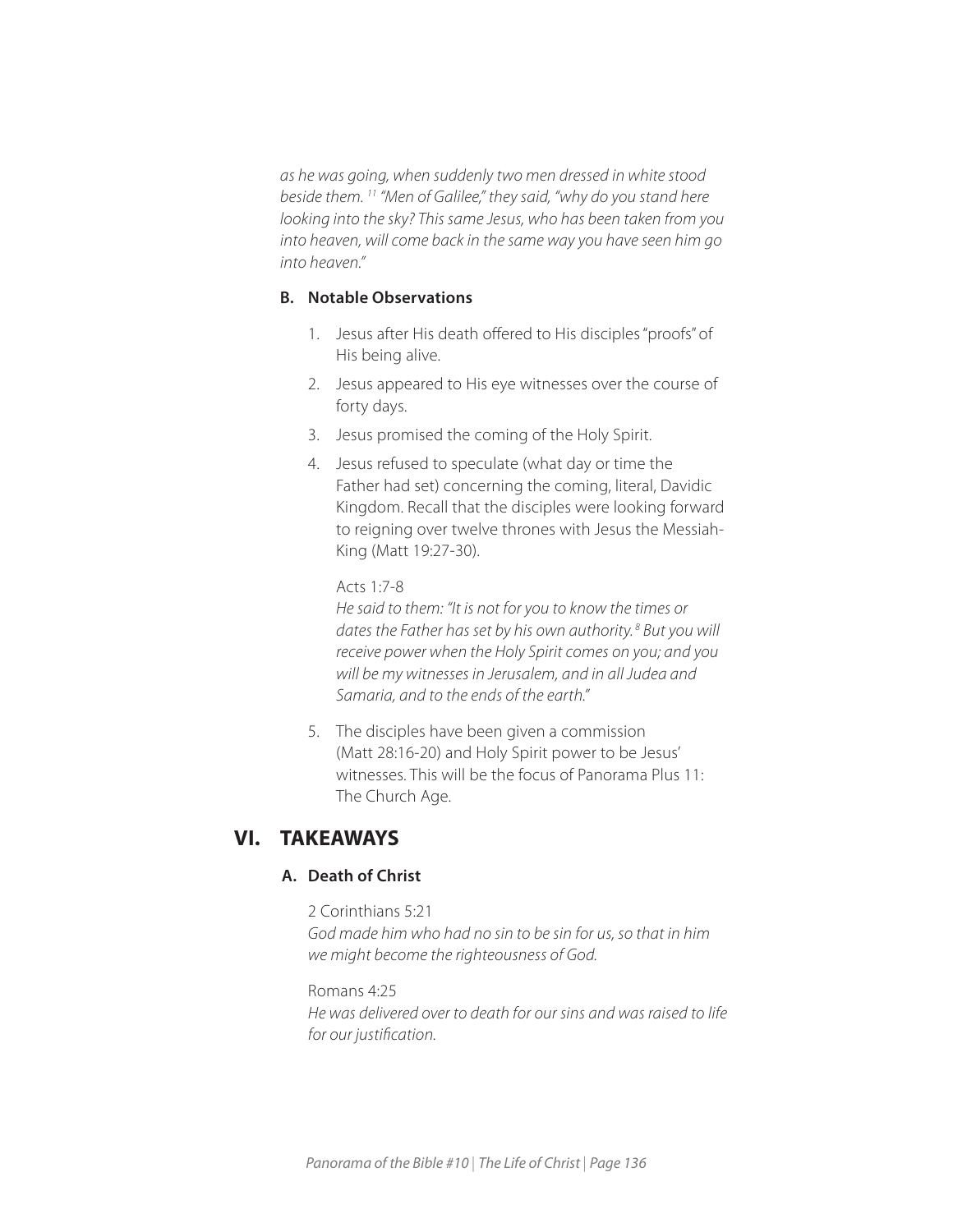John 3:16-18

*For God so loved the world that he gave his one and only Son, that whoever believes in him shall not perish but have eternal life. 17 For God did not send his Son into the world to condemn the world, but to save the world through him. 18 Whoever believes in him is not condemned, but whoever does not believe stands condemned already because they have not believed in the name of God's one and only Son.* 

## **B. Final Teachings**

The Upper Room Discourse remains a key teaching section in the Passion Week drama. It is the final emphasis, the last words, the key concepts that Christ-followers must embrace, particularly today. Recall the importance of "all" of Jesus' teaching in the Great Commandment:

Matthew 28:19-20

"*Therefore go and make disciples of all nations, baptizing them in the name of the Father and of the Son and of the Holy Spirit, 20 and teaching them to obey everything I have commanded you. And surely I am with you always, to the very end of the age."* 

## **C. Conclusion**

Note the remarkable poetic description of "the life of Christ" (Adapted from James Allan Francis, *The Real Jesus and Other Sermons*, Judson, 1926).